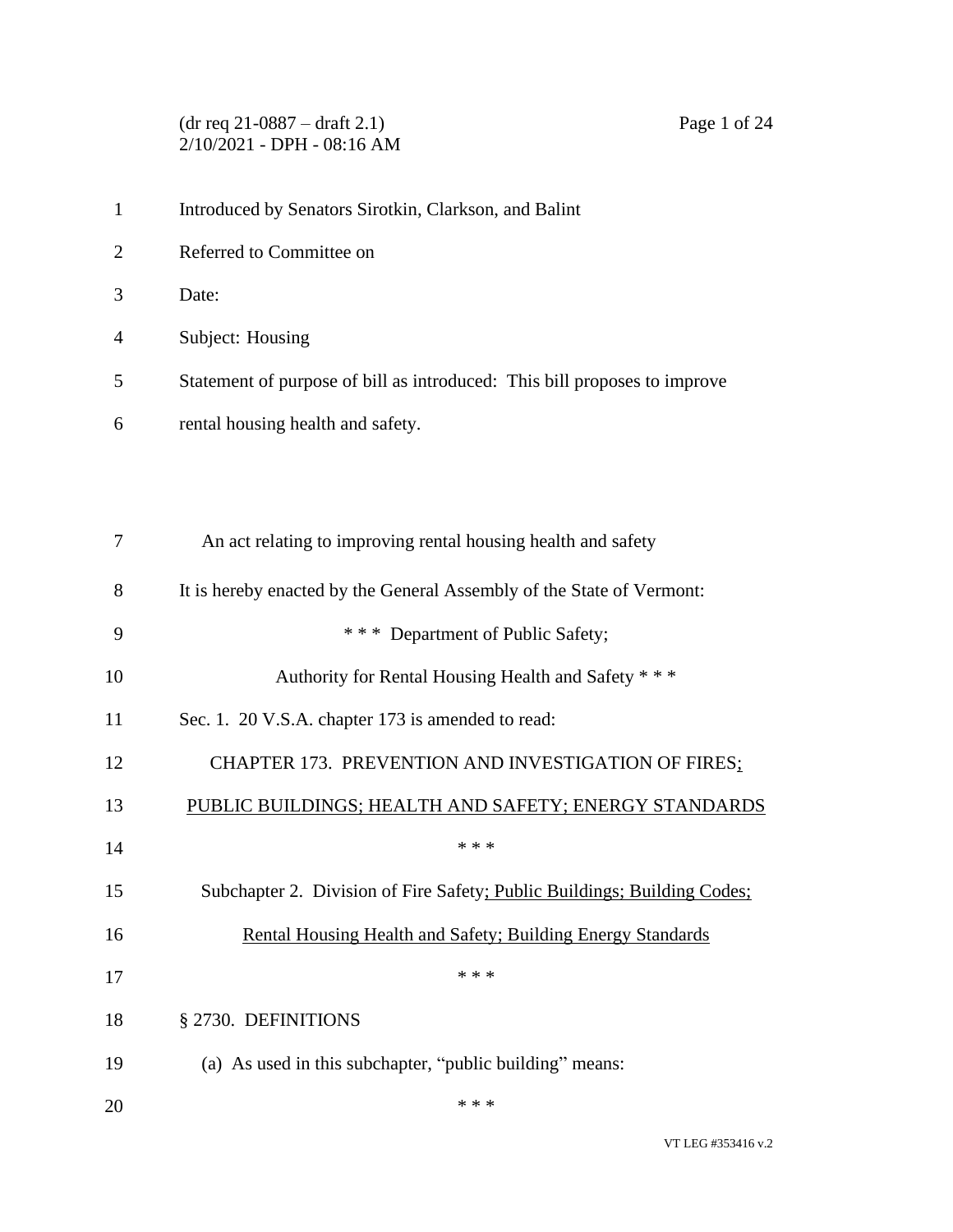# (dr req 21-0887 – draft 2.1) Page 2 of 24 2/10/2021 - DPH - 08:16 AM

| $\mathbf{1}$   | (D) a building in which people rent accommodations, whether                           |
|----------------|---------------------------------------------------------------------------------------|
| $\overline{2}$ | overnight or for a longer term, including "rental housing" as defined in              |
| 3              | subsection (f) of this section;                                                       |
| 4              | * * *                                                                                 |
| 5              | (2) Use of any portion of a building in a manner described in this                    |
| 6              | subsection shall make the entire building a "public building" for purposes of         |
| 7              | this subsection. For purposes of this subsection, a "person" does not include         |
| 8              | an individual who is directly related to the employer and who resides in the          |
| 9              | employment-related building.                                                          |
| 10             | (b) The term "public building" does not include:                                      |
| 11             | (1) An owner-occupied single family residence, unless used for a                      |
| 12             | purpose described in subsection (a) of this section.                                  |
| 13             | * * *                                                                                 |
| 14             | (4) A single family residence with an accessory dwelling unit as                      |
| 15             | permitted under 24 V.S.A. § 4406(4)(D).                                               |
| 16             | * * *                                                                                 |
| 17             | (f) "Rental housing" means a "dwelling unit" as defined in $9 \text{ V.S.A. }$ \$4451 |
| 18             | and a "short-term rental" as defined in 18 V.S.A. § 4301.                             |
| 19             | § 2731. RULES; INSPECTIONS; VARIANCES                                                 |
| 20             | (a) Rules.                                                                            |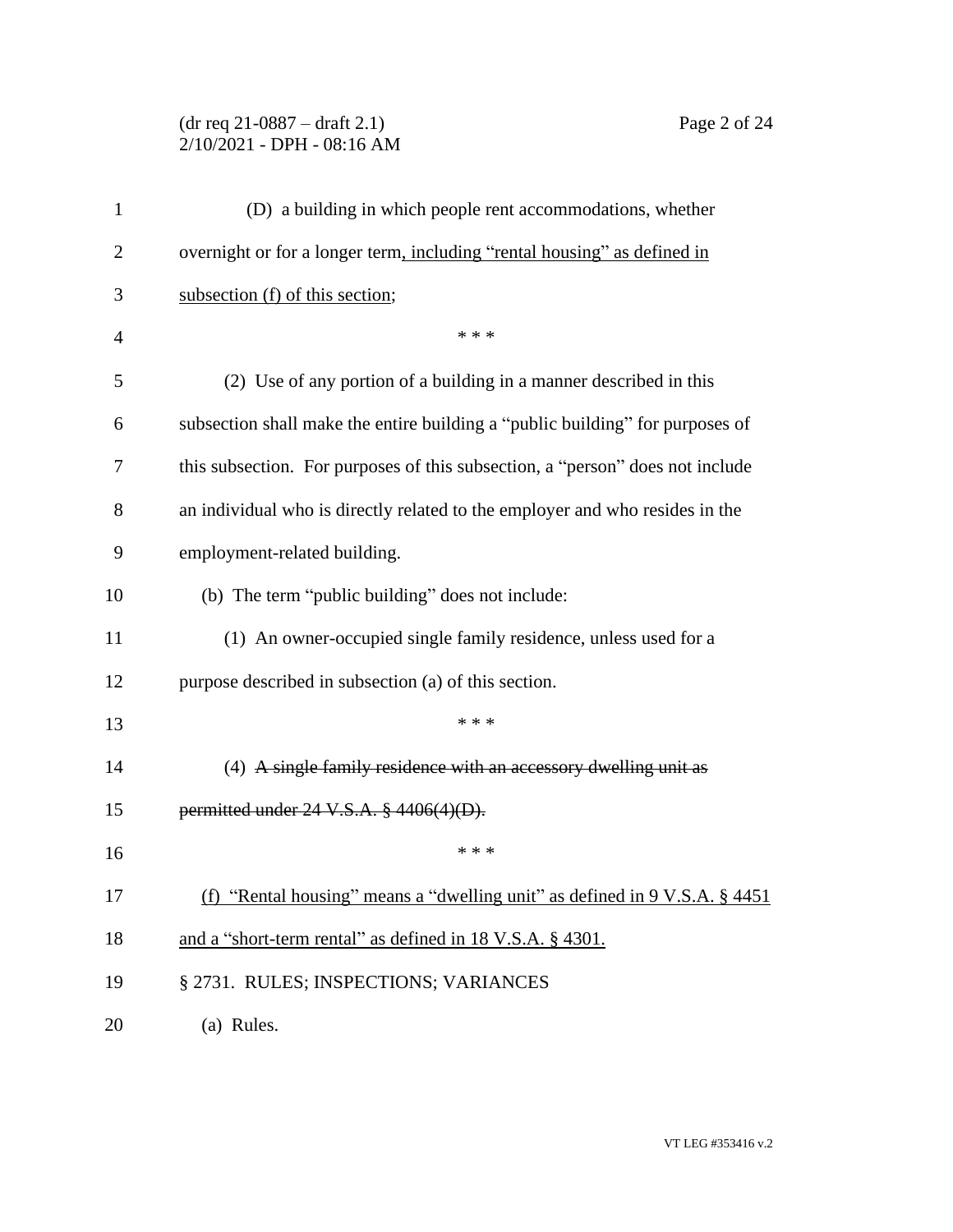# (dr req 21-0887 – draft 2.1) Page 3 of 24 2/10/2021 - DPH - 08:16 AM

| $\mathbf{1}$   | (1) The Commissioner is authorized to adopt rules regarding the                    |
|----------------|------------------------------------------------------------------------------------|
| $\overline{2}$ | construction, health, safety, sanitation, and fitness for habitation of buildings, |
| 3              | maintenance and operation of premises, and prevention of fires and removal of      |
| 4              | fire hazards, and to prescribe standards necessary to protect the public,          |
| 5              | employees, and property against harm arising out of or likely to arise out of      |
| 6              | fire.                                                                              |
| 7              | * * *                                                                              |
| 8              | (b) Inspections.                                                                   |
| 9              | (1) The Commissioner shall conduct inspections of premises to ensure               |
| 10             | that the rules adopted under this subchapter are being observed and may            |
| 11             | establish priorities for enforcing these rules and standards based on the relative |
| 12             | risks to persons and property from fire of particular types of premises.           |
| 13             | (2) The Commissioner may also conduct inspections to ensure that                   |
| 14             | buildings are constructed in accordance with approved plans and drawings.          |
| 15             | (3) When conducting an investigation of rental housing, the                        |
| 16             | Commissioner shall:                                                                |
| 17             | (A) issue a written inspection report on the unit or building that:                |
| 18             | (i) contains findings of fact that serve as the basis of one or more               |
| 19             | violations;                                                                        |
| 20             | (ii) specifies the requirements and timelines necessary to correct a               |
| 21             | violation;                                                                         |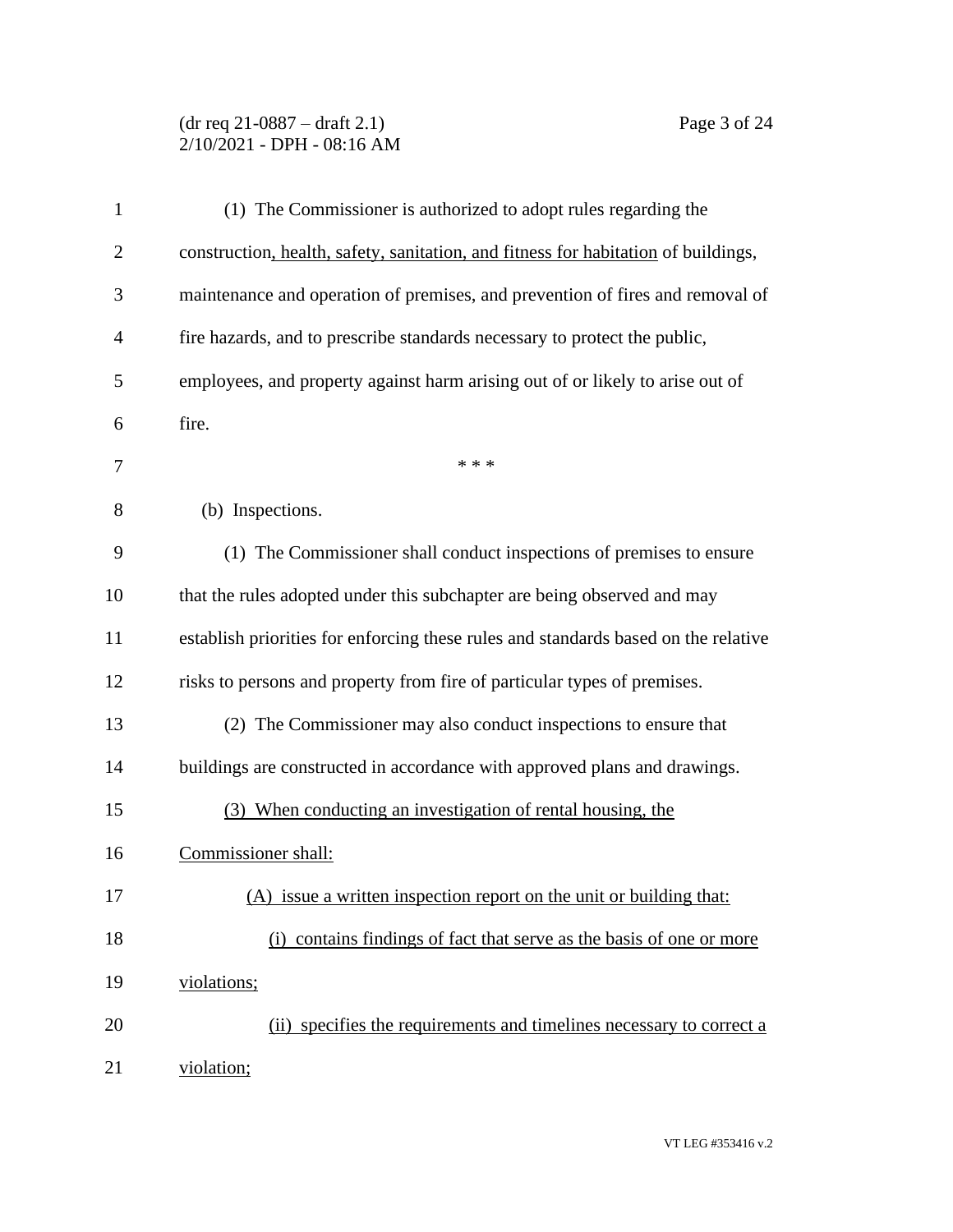# (dr req 21-0887 – draft 2.1) Page 4 of 24 2/10/2021 - DPH - 08:16 AM

| $\mathbf{1}$   | (iii) provides notice that the landlord is prohibited from renting the            |
|----------------|-----------------------------------------------------------------------------------|
| $\overline{2}$ | affected unit to a new tenant until the violation is corrected; and               |
| 3              | (iv) provides notice in plain language that the landlord or agents of             |
| 4              | the landlord must have access to the rental unit to make repairs as ordered by    |
| 5              | the Commissioner consistent with the access provisions in 9 V.S.A. § 4460;        |
| 6              | (B) provide a copy of the inspection report to the landlord, to the               |
| 7              | person who requested the inspection, and to any tenants who are affected by a     |
| 8              | violation:                                                                        |
| 9              | (i) electronically, if the Department has an electronic mailing                   |
| 10             | address for the person; or                                                        |
| 11             | (ii) by first-class mail, if the Department does not have an                      |
| 12             | electronic mailing address for the person.                                        |
| 13             | (C) if an entire building is affected by a violation, provide a notice of         |
| 14             | inspection, either directly to the individual tenants or posted in a common area, |
| 15             | that specifies:                                                                   |
| 16             | (i) the date of the inspection;                                                   |
| 17             | (ii) that violations were found and must be corrected by a certain                |
| 18             | date;                                                                             |
| 19             | (iii) how to obtain a copy of the inspection electronically or by                 |
| 20             | first-class mail; and                                                             |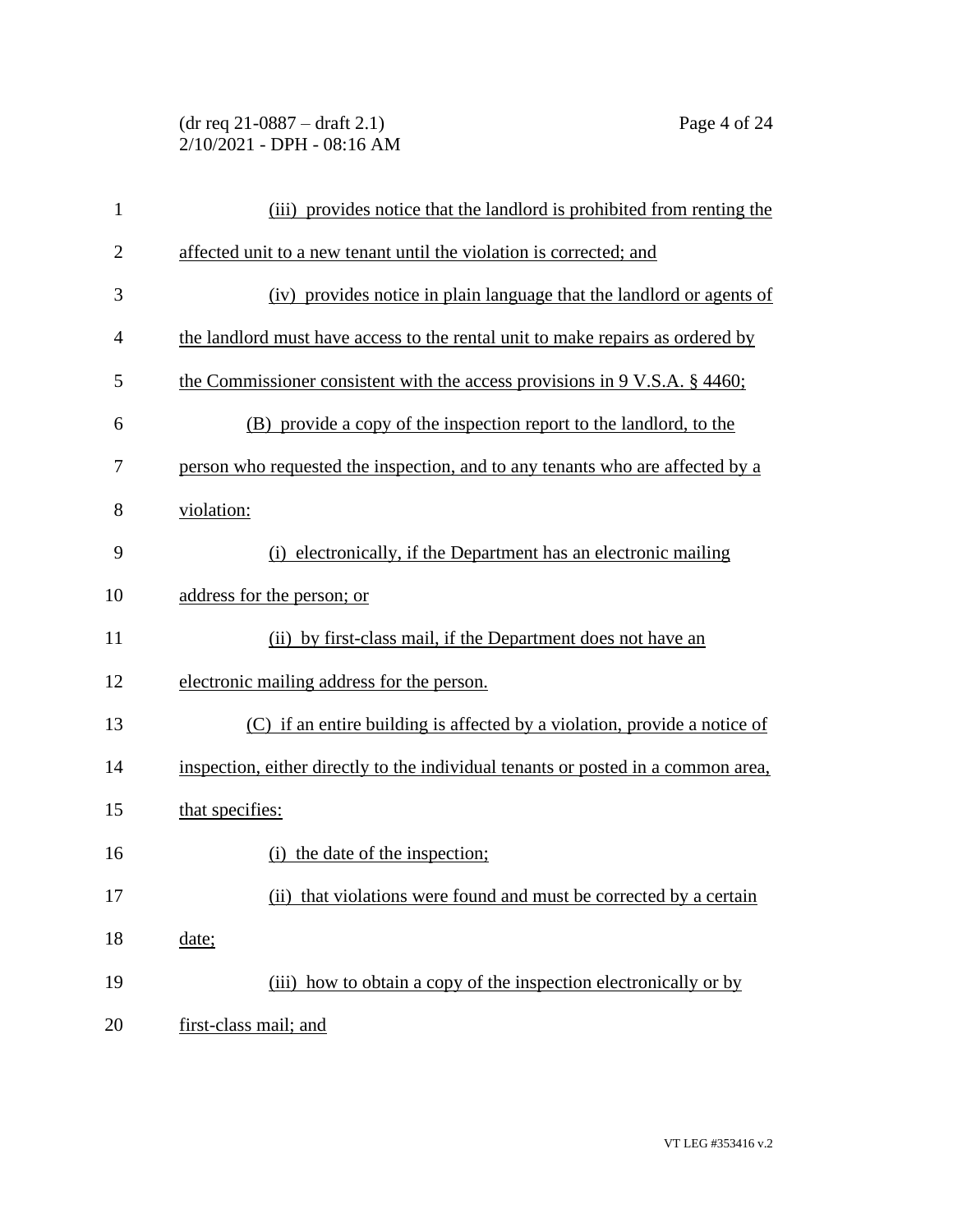# (dr req 21-0887 – draft 2.1) Page 5 of 24 2/10/2021 - DPH - 08:16 AM

| 1              | (iv) if the notice is posted in a common area, that the notice shall               |
|----------------|------------------------------------------------------------------------------------|
| $\overline{2}$ | not be removed until authorized by the Commissioner.                               |
| 3              | (D) make the inspection report available as a public record.                       |
| 4              | (c) Fees. The following fire prevention and building code fees are                 |
| 5              | established:                                                                       |
| 6              | (1) The permit application fee for a construction plan approval shall be           |
| 7              | based on \$8.00 per each \$1,000.00 of the total valuation of the construction     |
| 8              | work proposed to be done for all buildings, but in no event shall the permit       |
| 9              | application fee exceed \$185,000.00 nor be less than \$50.00.                      |
| 10             | (2) When an inspection is required due to the change in use or                     |
| 11             | ownership of a public building, the fee shall be \$125.00.                         |
| 12             | (3) The proof of inspection fee for fire suppression, alarm, detection,            |
| 13             | and any other fire protection systems shall be \$30.00.                            |
| 14             | (4) Three-year initial certificate of fitness and renewal fees for                 |
| 15             | individuals performing activities related to fire or life safety established under |
| 16             | subsection (a) of this section shall be:                                           |
| 17             | (A) Water-based fire protection system design:                                     |
| 18             | (i) Initial certification: \$150.00.                                               |
| 19             | (ii) Renewal: \$50.00.                                                             |
| 20             | (B) Water-based fire protection system installation, maintenance,                  |
| 21             | repair, and testing:                                                               |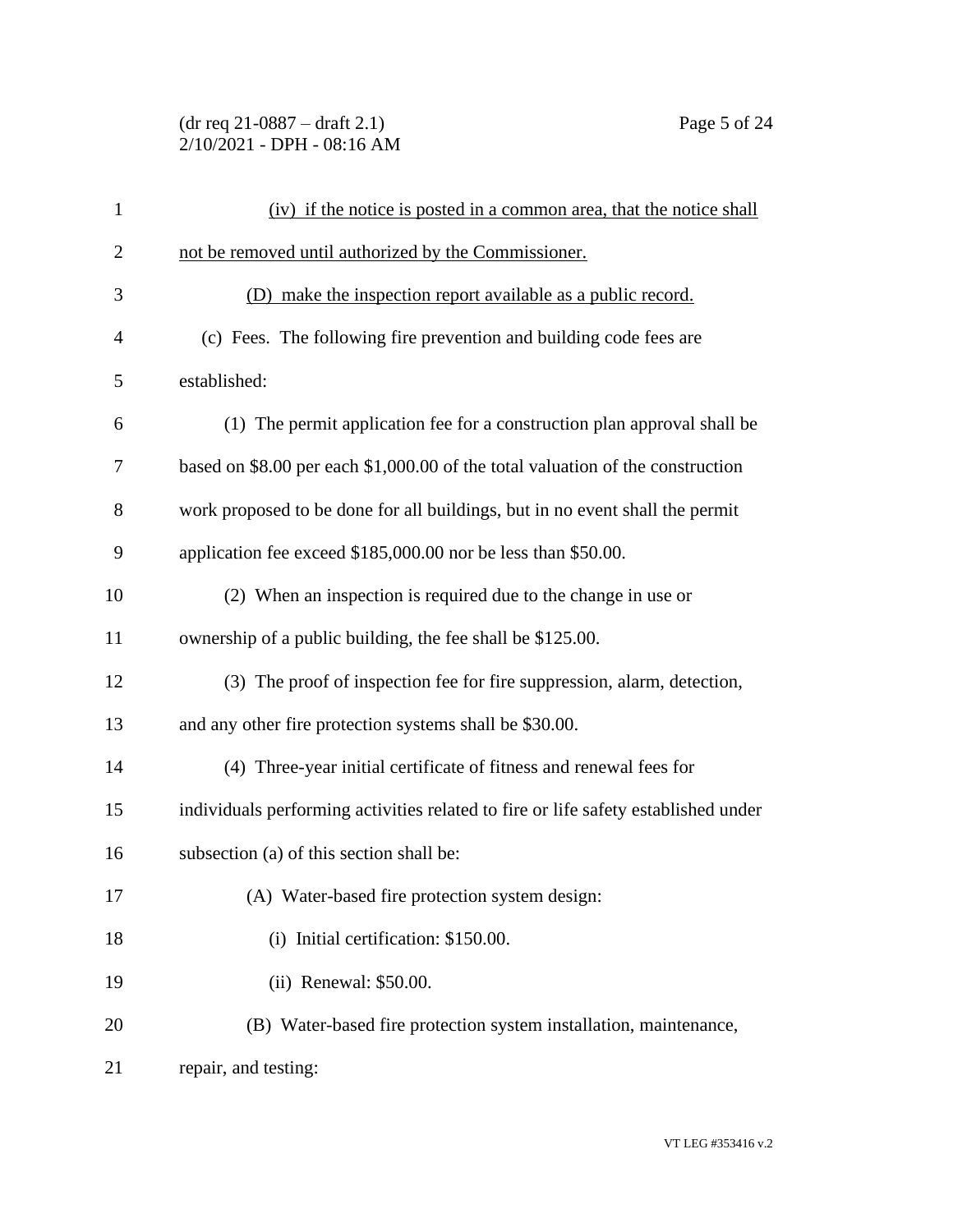# (dr req 21-0887 – draft 2.1) Page 6 of 24 2/10/2021 - DPH - 08:16 AM

| $\mathbf{1}$ | (i) Initial certification: \$115.00.                                  |
|--------------|-----------------------------------------------------------------------|
| 2            | (ii) Renewal: \$50.00.                                                |
| 3            | (C) Gas appliance installation, inspection, and service: \$60.00.     |
| 4            | (D) Oil burning equipment installation, inspection, and service:      |
| 5            | \$60.00.                                                              |
| 6            | (E) Fire alarm system inspection and testing: \$90.00.                |
| 7            | (F) Limited oil burning equipment installation, inspection, and       |
| 8            | service: \$60.00.                                                     |
| 9            | (G) Domestic water-based fire protection system installation,         |
| 10           | maintenance, repair, and testing:                                     |
| 11           | (i) Initial certification: \$60.00.                                   |
| 12           | (ii) Renewal: \$20.00.                                                |
| 13           | (H) Fixed fire extinguishing system design, installation, inspection, |
| 14           | servicing, and recharging:                                            |
| 15           | (i) Initial certification: \$60.00.                                   |
| 16           | (ii) Renewal: \$20.00.                                                |
| 17           | (I) Emergency generator installation, maintenance, repair, and        |
| 18           | testing: \$30.00;                                                     |
| 19           | (J) Chimney and solid fuel burning appliance cleaning, maintenance,   |
| 20           | and evaluation: \$30.00.                                              |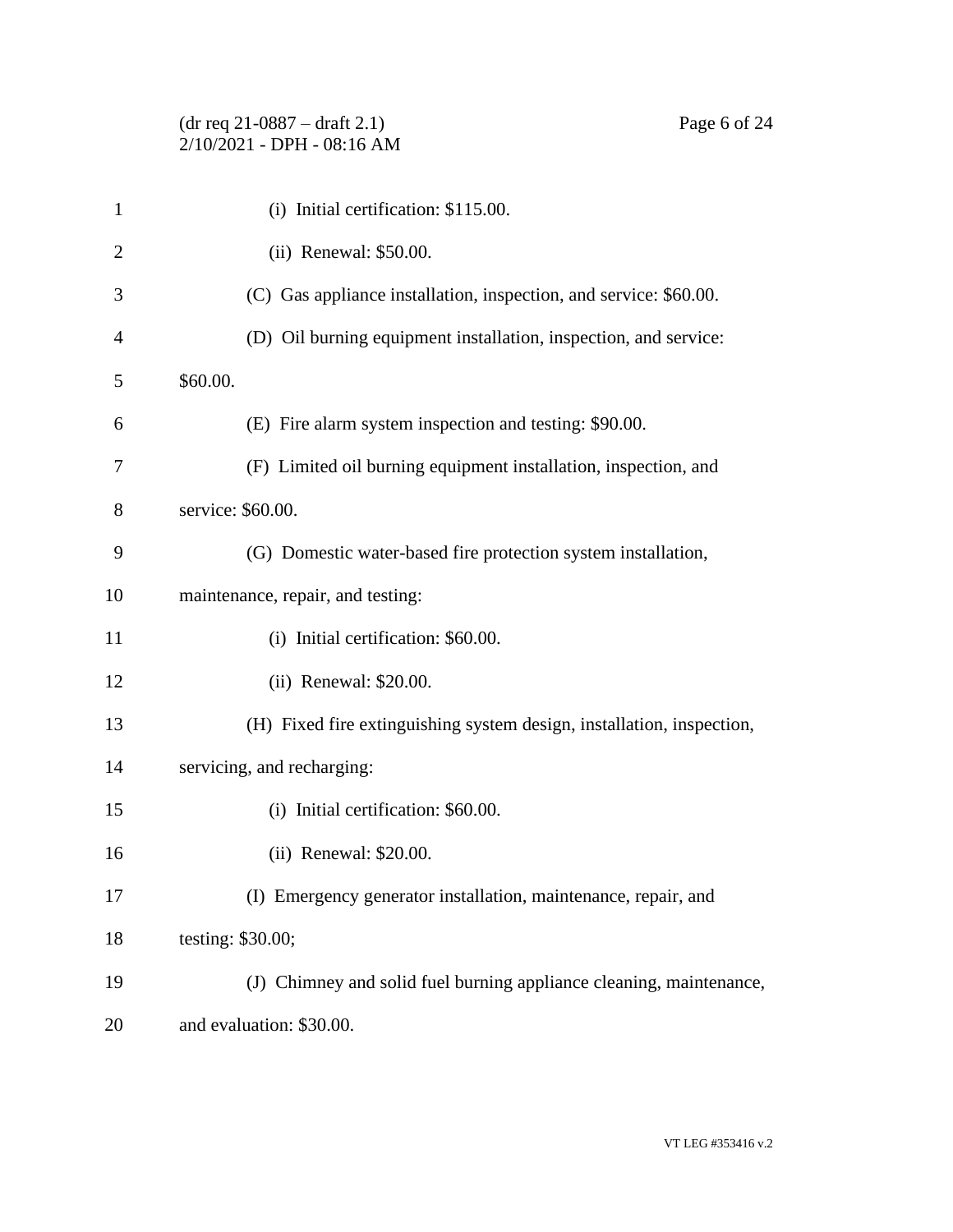#### (dr req 21-0887 – draft 2.1) Page 7 of 24 2/10/2021 - DPH - 08:16 AM

| $\mathbf{1}$   | (d) Permit processing. The Commissioner shall make all practical efforts       |
|----------------|--------------------------------------------------------------------------------|
| $\overline{2}$ | to process permits in a prompt manner. The Commissioner shall establish time   |
| 3              | limits for permit processing as well as procedures and time periods within     |
| $\overline{4}$ | which to notify applicants whether an application is complete.                 |
| 5              | (e) Variances; exemptions. Except for any rules requiring the education        |
| 6              | module regarding the State's energy goals described in subdivision $(a)(2)$ of |
| 7              | this section, the Commissioner may grant variances or exemptions from rules    |
| 8              | adopted under this subchapter where strict compliance would entail practical   |
| 9              | difficulty, unnecessary hardship, or is otherwise found unwarranted, provided  |
| 10             | that:                                                                          |
| 11             | (1) any such variance or exemption secures the public safety and health;       |
| 12             | (2) any petitioner for such a variance or exemption can demonstrate that       |
| 13             | the methods, means, or practices proposed to be taken in lieu of compliance    |
| 14             | with the rule or rules provide, in the opinion of the Commissioner, equal      |
| 15             | protection of the public safety and health as provided by the rule or rules;   |
| 16             | (3) the rule or rules from which the variance or exemption is sought has       |
| 17             | not also been adopted as a rule or standard under 21 V.S.A. chapter 3,         |
| 18             | subchapters 4 and 5; and                                                       |
| 19             | (4) any such variance or exemption does not violate any of the                 |
| 20             | provisions of 26 V.S.A. chapters 3 and 20 or any rules adopted thereunder.     |
| 21             | * * *                                                                          |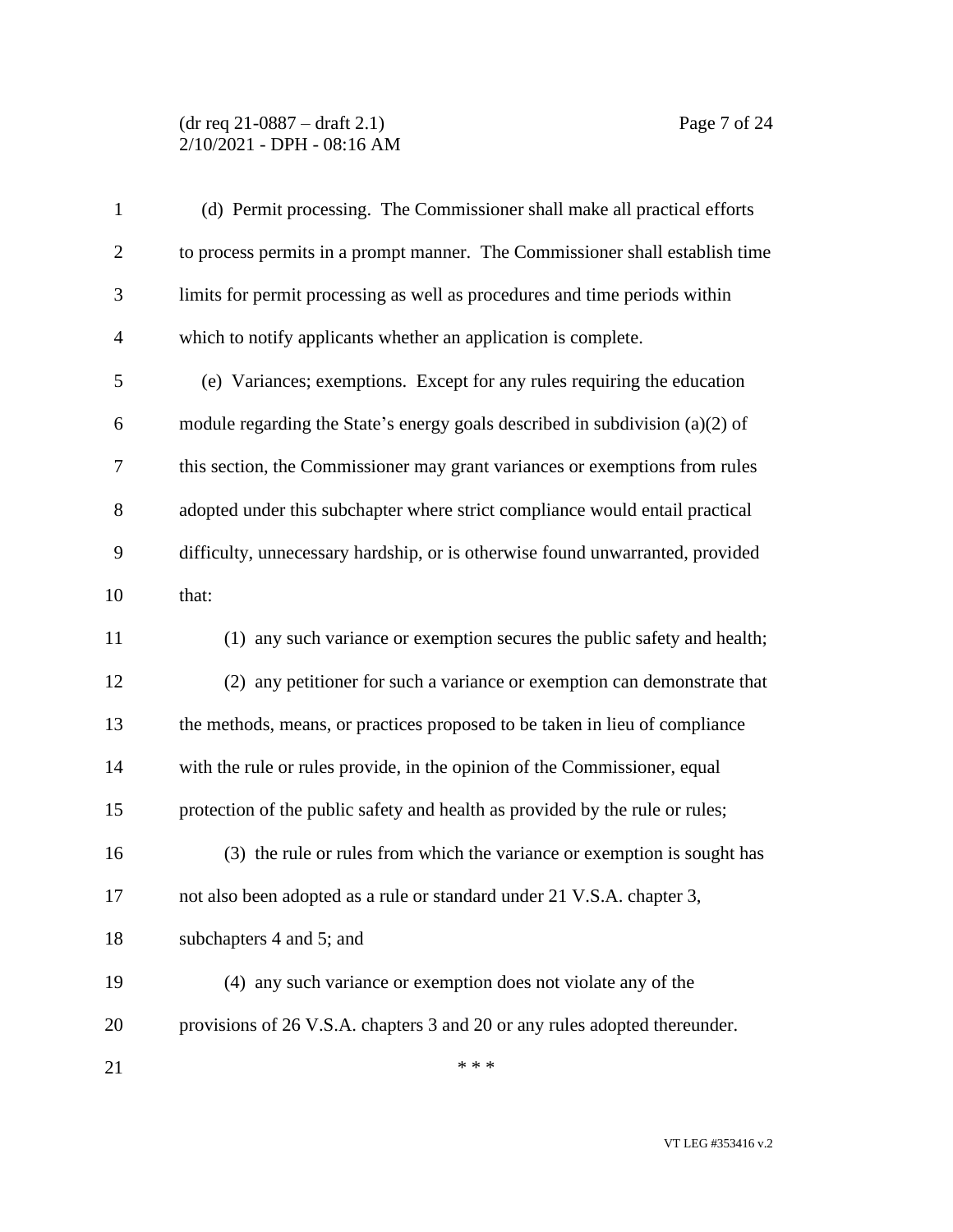| $\mathbf{1}$   | § 2733. ORDERS TO REPAIR, REHABILITATE, OR REMOVE                                  |
|----------------|------------------------------------------------------------------------------------|
| $\overline{2}$ | <b>STRUCTURE</b>                                                                   |
| 3              | $(a)(1)$ Whenever the commissioner Commissioner finds that premises or             |
| $\overline{4}$ | any part of them does not meet the standards adopted under this subchapter,        |
| 5              | the commissioner Commissioner may order it repaired or rehabilitated.              |
| 6              | $(2)$ If it the premises is not repaired or rehabilitated within a reasonable      |
| 7              | time as specified by the commissioner Commissioner in his or her order, the        |
| 8              | commissioner Commissioner may order the premises or part of them closed, if        |
| 9              | by doing so the public safety will not be imperiled; otherwise he or she shall     |
| 10             | order demolition and removal of the structure, or fencing of the premises.         |
| 11             | (3) Whenever a violation of the rules is deemed to be imminently                   |
| 12             | hazardous to persons or property, the commissioner Commissioner shall order        |
| 13             | the violation corrected immediately.                                               |
| 14             | $(4)$ If the violation is not corrected, the commissioner Commissioner             |
| 15             | may then order the premises or part of them immediately closed and to remain       |
| 16             | closed until the violation is corrected.                                           |
| 17             | (b) Whenever a structure, by reason of age, neglect, want of repair, action        |
| 18             | of the elements, destruction, either partial or total by fire or other casualty or |
| 19             | other cause, is so dilapidated, ruinous, decayed, filthy, unstable, or dangerous   |
| 20             | as to constitute a material menace or damage in any way to adjacent property,      |
| 21             | or to the public, and has so remained for a period of not less than one week, the  |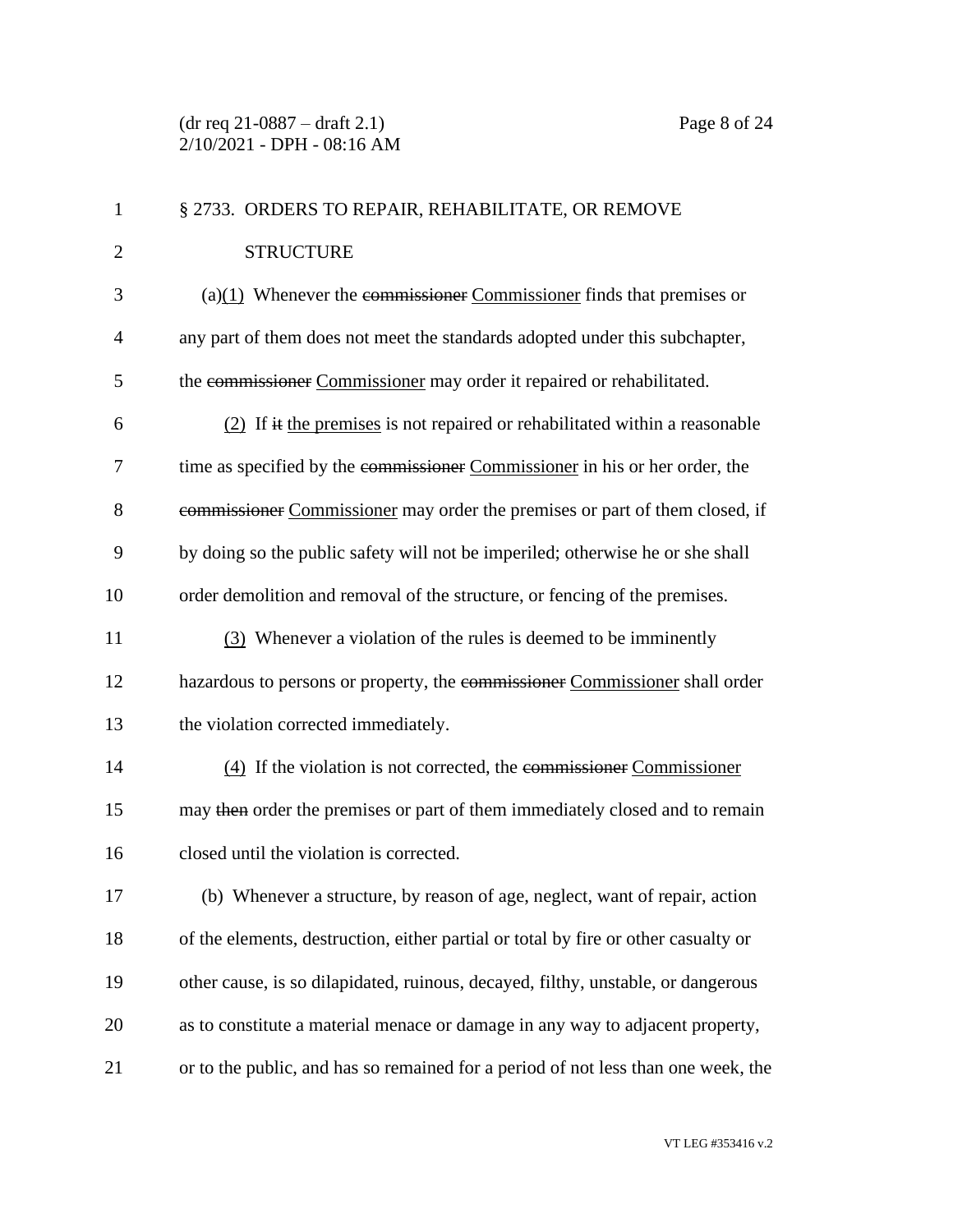| $\mathbf{1}$   | commissioner Commissioner may order such structure demolished and               |
|----------------|---------------------------------------------------------------------------------|
| $\overline{2}$ | removed.                                                                        |
| 3              | (c) Orders issued under this section shall be served by certified mail with     |
| $\overline{4}$ | return receipt requested or in the discretion of the commissioner               |
| 5              | Commissioner, shall be served in the same manner as summonses are served        |
| 6              | under the Vermont Rules of Civil Procedure promulgated by the supreme court     |
| $\overline{7}$ | Supreme Court, to all persons who have a recorded interest in the property      |
| 8              | recorded in the place where land records for the property are recorded, or who  |
| 9              | will be temporarily or permanently displaced by the order, including owners,    |
| 10             | tenants, mortgagees, attaching creditors, lien holders, and public utilities or |
| 11             | water companies serving the premises.                                           |
| 12             | § 2734. PENALTIES                                                               |
| 13             | $(a)(1)$ A person who violates any provision of this subchapter or any order    |
| 14             | or rule issued pursuant thereto shall be fined not more than \$10,000.00.       |
| 15             | (2) The state's attorney State's Attorney of the county in which such           |
| 16             | violation occurs shall prosecute the violation and may commence a proceeding    |
| 17             | in the superior court Superior Court to compel compliance with such order or    |
| 18             | rule, and such court may make orders and decrees therein by way of writ of      |
| 19             | injunction or otherwise.                                                        |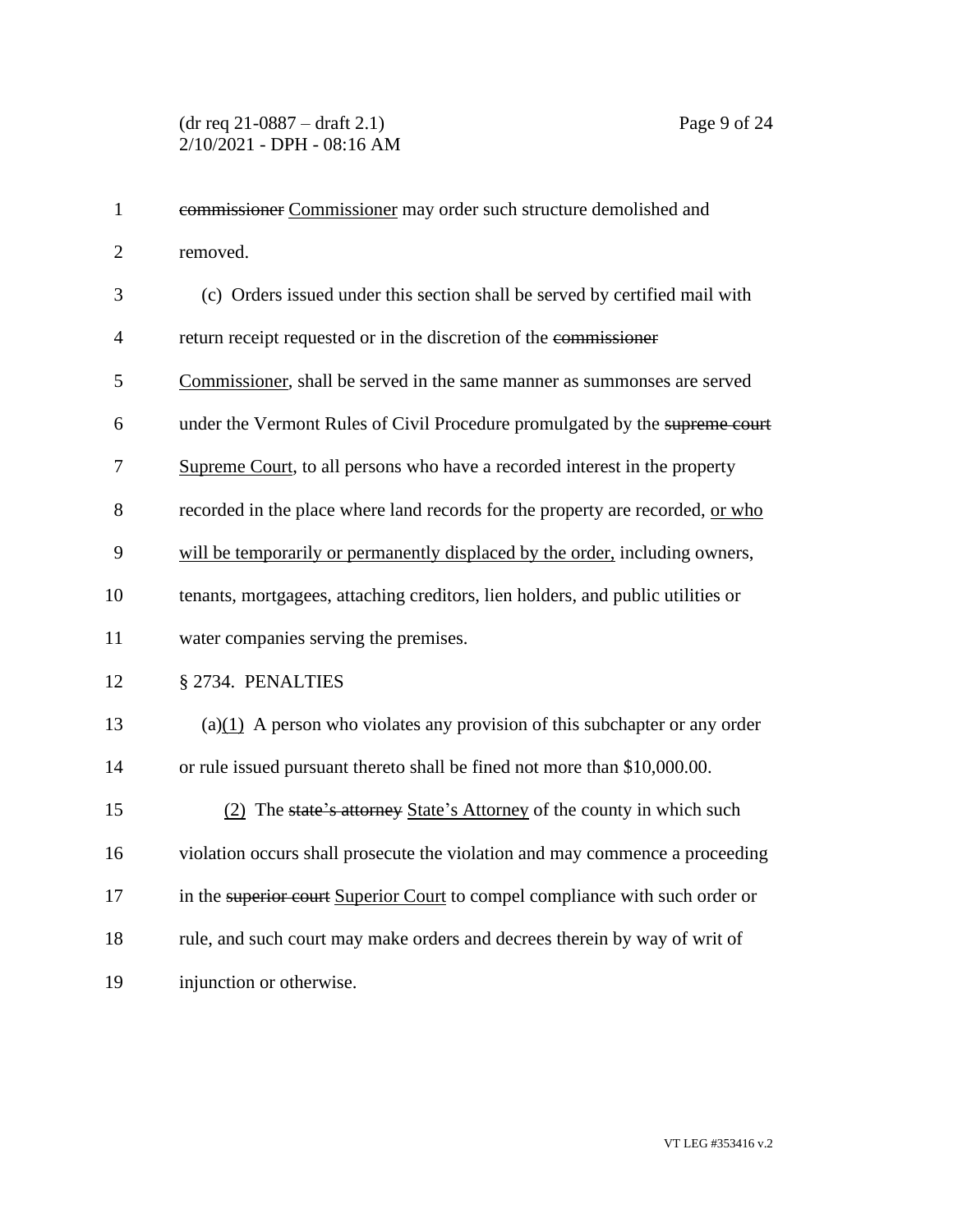# (dr req 21-0887 – draft 2.1) Page 10 of 24 2/10/2021 - DPH - 08:16 AM

| $\mathbf{1}$   | $(b)(1)$ A person who fails to comply with a lawful order issued under        |
|----------------|-------------------------------------------------------------------------------|
| $\overline{2}$ | authority of this subchapter in case of sudden emergency shall be fined not   |
| 3              | more than \$20,000.00.                                                        |
| $\overline{4}$ | (2) A person who fails to comply with an order requiring notice shall be      |
| 5              | fined \$200.00 for each day's neglect commencing with the effective date of   |
| 6              | such order or the date such order is finally determined if an appeal has been |
| 7              | filed.                                                                        |
| 8              | $(c)(1)$ The commissioner Commissioner may, after notice and opportunity      |
| 9              | for hearing, assess an administrative penalty of not more than \$1,000.00 for |
| 10             | each violation of this subchapter or any rule adopted under this subchapter.  |
| 11             | (2) Penalties assessed pursuant to this subsection shall be based on the      |
| 12             | severity of the violation.                                                    |
| 13             | (3) An election by the commissioner Commissioner to proceed under             |
| 14             | this subsection shall not limit or restrict the commissioner's Commissioner's |
| 15             | authority under subsection (a) of this section.                               |
| 16             | (d) Violation of any rule adopted under this subchapter shall be prima facie  |
| 17             | evidence of negligence in any civil action for damage or injury which that is |
| 18             | the result of the violation.                                                  |
| 19             | * * *                                                                         |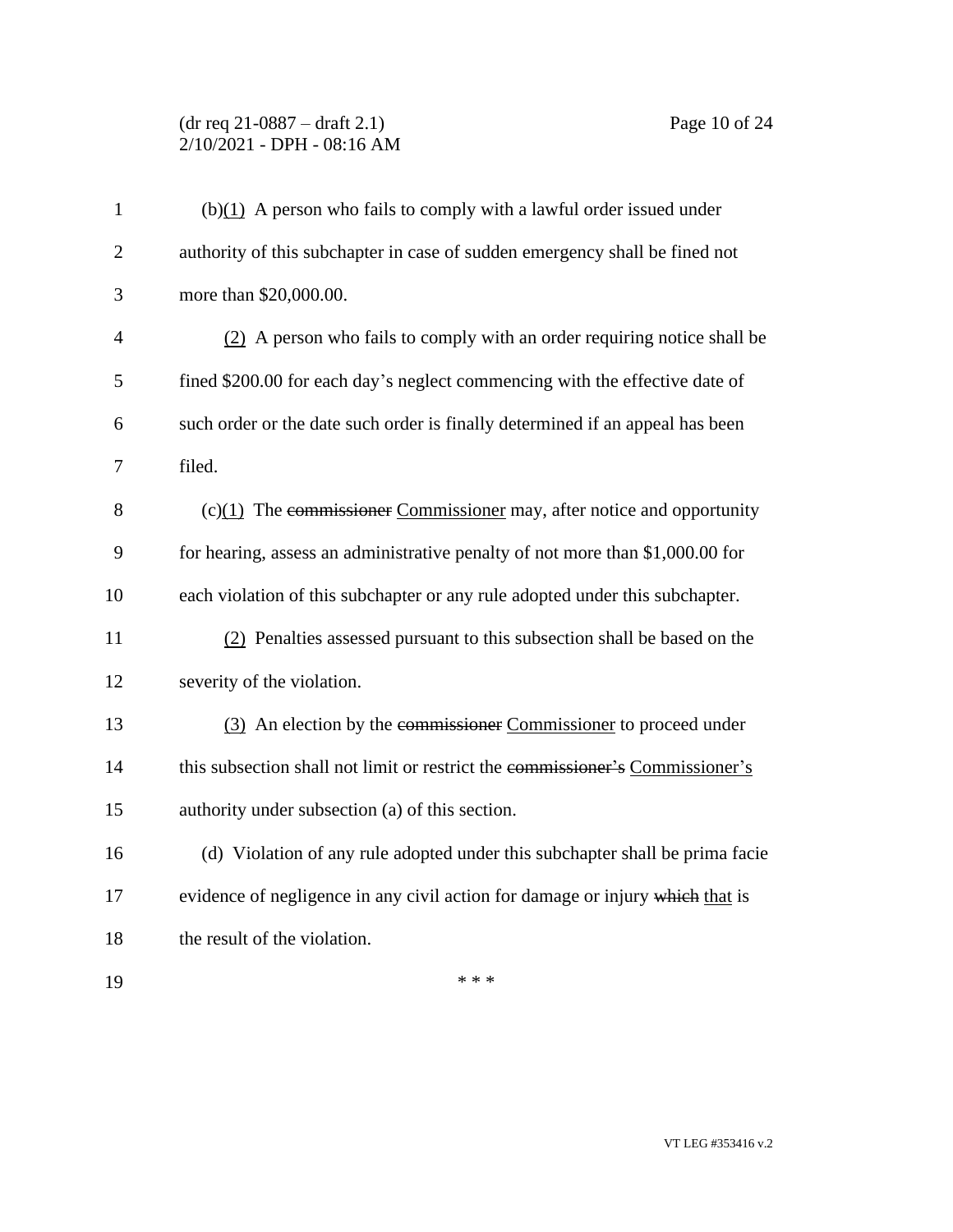(dr req 21-0887 – draft 2.1) Page 11 of 24 2/10/2021 - DPH - 08:16 AM

| 1              | § 2736. MUNICIPAL ENFORCEMENT                                                   |
|----------------|---------------------------------------------------------------------------------|
| $\overline{2}$ | (a) $(1)$ The legislative body of a municipality may appoint one or more        |
| 3              | trained and qualified officials and may establish procedures to enforce rules   |
| 4              | and standards adopted under subsection 2731(a) of this title.                   |
| 5              | (2) After considering the type of buildings within the municipality, if the     |
| 6              | commissioner Commissioner determines that the training, qualifications, and     |
| 7              | procedures are sufficient, he or she may assign responsibility to the           |
| 8              | municipality for enforcement of some or all of these rules and standards.       |
| 9              | (3) The commissioner Commissioner may also assign responsibility for            |
| 10             | enforcement of the rules of the access board adopted under section 2902 of this |
| 11             | title.                                                                          |
| 12             | (4) The commissioner Commissioner shall provide continuing review,              |
| 13             | consultation, and assistance as may be necessary.                               |
| 14             | (5) The assignment of responsibility may be revoked by the                      |
| 15             | commissioner Commissioner after notice and an opportunity for hearing if the    |
| 16             | commissioner Commissioner determines that the training, qualifications, or      |
| 17             | procedures are insufficient.                                                    |
| 18             | (6) The assignment of responsibility shall not affect the commissioner's        |
| 19             | Commissioner's authority under this subchapter.                                 |
| 20             | (b) If a municipality assumes responsibility under subsection (a) of this       |
| 21             | section for performing any functions that would be subject to a fee established |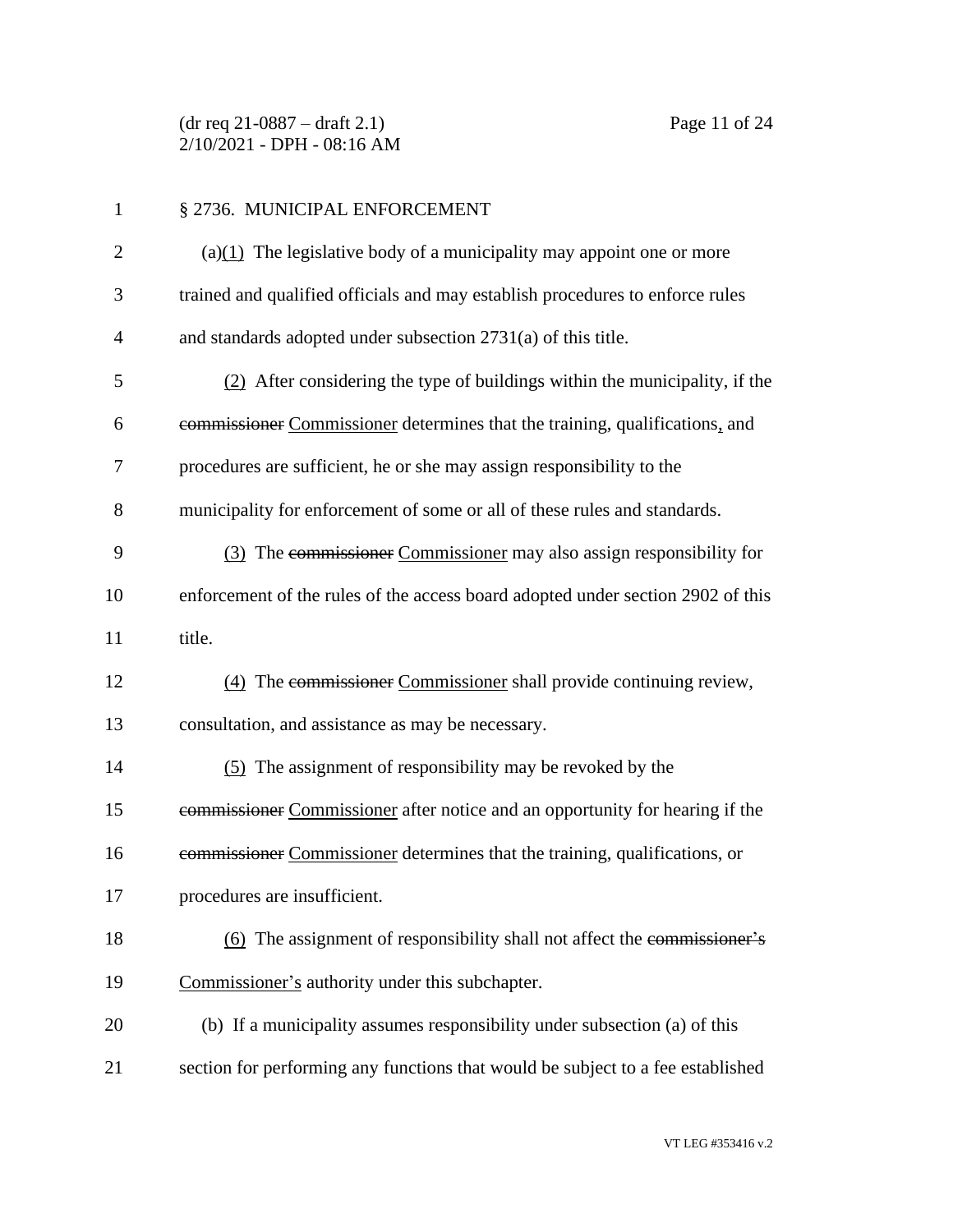# (dr req 21-0887 – draft 2.1) Page 12 of 24 2/10/2021 - DPH - 08:16 AM

| $\mathbf{1}$   | under subsection $2731(a)$ of this title, the municipality may establish and    |
|----------------|---------------------------------------------------------------------------------|
| 2              | collect reasonable fees for its own use, and no fee shall be charged for the    |
| 3              | benefit of the state State.                                                     |
| $\overline{4}$ | $(c)(1)$ Subject to rules adopted under section 2731 of this title, municipal   |
| 5              | officials appointed under this section may enter any premises in order to carry |
| 6              | out the responsibilities of this section.                                       |
| 7              | $(2)$ The officials may order the repair, rehabilitation, closing,              |
| 8              | demolition, or removal of any premises to the same extent as the commissioner   |
| 9              | Commissioner may under section 2732 of this title.                              |
| 10             | (d) Upon a determination by the commissioner Commissioner that a                |
| 11             | municipality has established sufficient procedures for granting variances and   |
| 12             | exemptions, such variances and exemptions may be granted to the same extent     |
| 13             | authorized under subsection 2731(b) of this title.                              |
| 14             | (e) The results of all activities conducted by municipal officials under this   |
| 15             | section shall be reported to the commissioner Commissioner periodically upon    |
| 16             | request.                                                                        |
| 17             | (f) Nothing in this section shall be interpreted to decrease the authority of   |
| 18             | municipal officials under other laws, including laws concerning building codes  |
| 19             | and laws concerning housing codes.                                              |
| 20             | * * *                                                                           |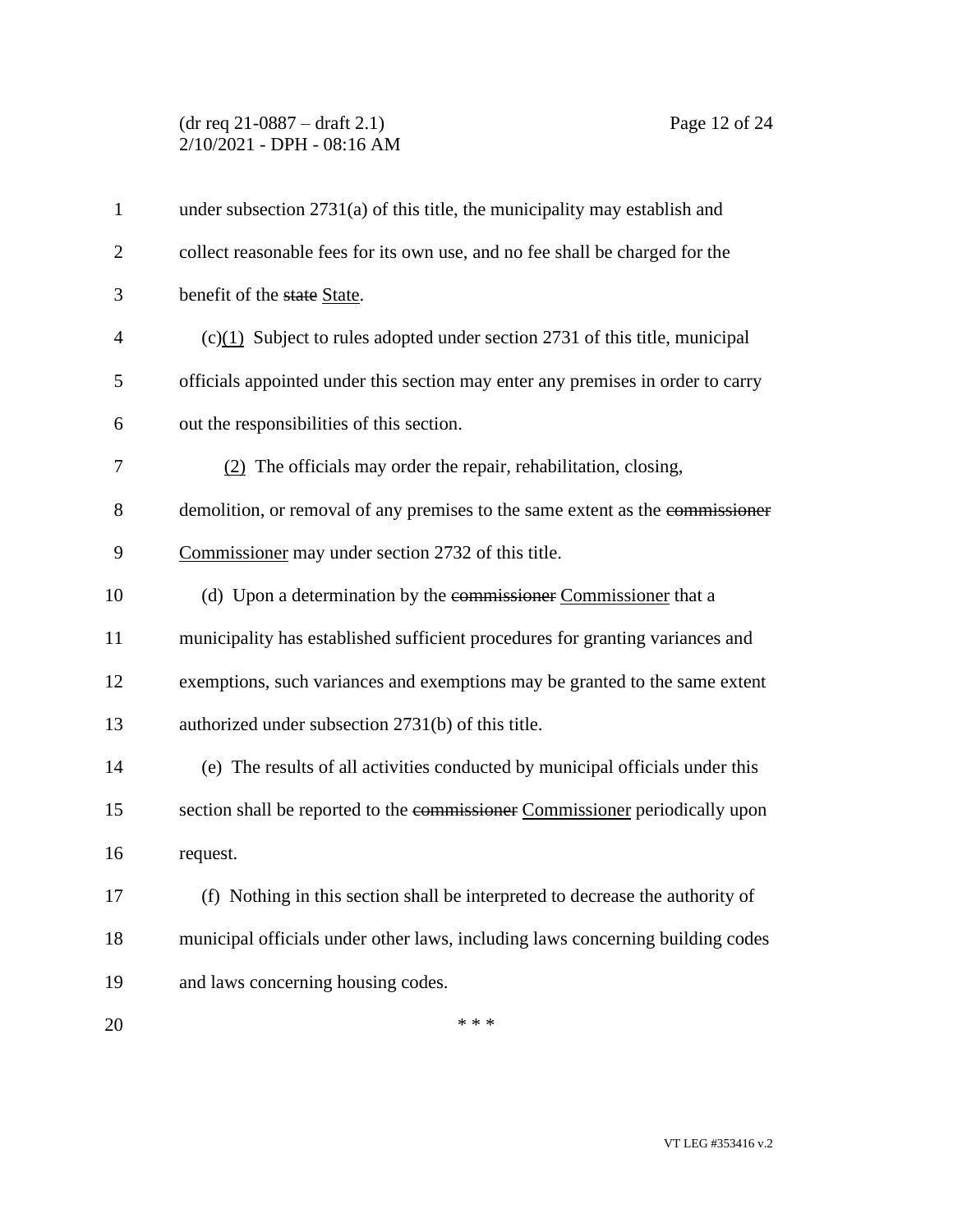| $\mathbf{1}$   | § 2738. FIRE PREVENTION AND BUILDING INSPECTION SPECIAL                         |
|----------------|---------------------------------------------------------------------------------|
| $\mathbf{2}$   | <b>FUND</b>                                                                     |
| 3              | (a) The fire prevention and building inspection special fund revenues shall     |
| $\overline{4}$ | be from the following sources:                                                  |
| 5              | (1) fees relating to construction and inspection of public building and         |
| 6              | fire prevention inspections under section 2731 of this title;                   |
| 7              | (2) fees relating to boilers and pressure vessels under section 2883 of         |
| 8              | this title;                                                                     |
| 9              | (3) fees relating to electrical installations and inspections and the           |
| 10             | licensing of electricians under 26 V.S.A. §§ 891-915;                           |
| 11             | (4) fees relating to cigarette certification under section 2757 of this title;  |
| 12             | and                                                                             |
| 13             | (5) fees relating to plumbing installations and inspections and the             |
| 14             | licensing of plumbers under 26 V.S.A. §§ 2171-2199.                             |
| 15             | (b) Fees collected under subsection (a) of this section shall be available to   |
| 16             | the department of public safety Department of Public Safety to offset the costs |
| 17             | of the division of fire safety Division of Fire Safety.                         |
| 18             | (c) The commissioner of finance and management Commissioner of                  |
| 19             | Finance and Management may anticipate receipts to this fund and issue           |
| 20             | warrants based thereon.                                                         |
| 21             | * * *                                                                           |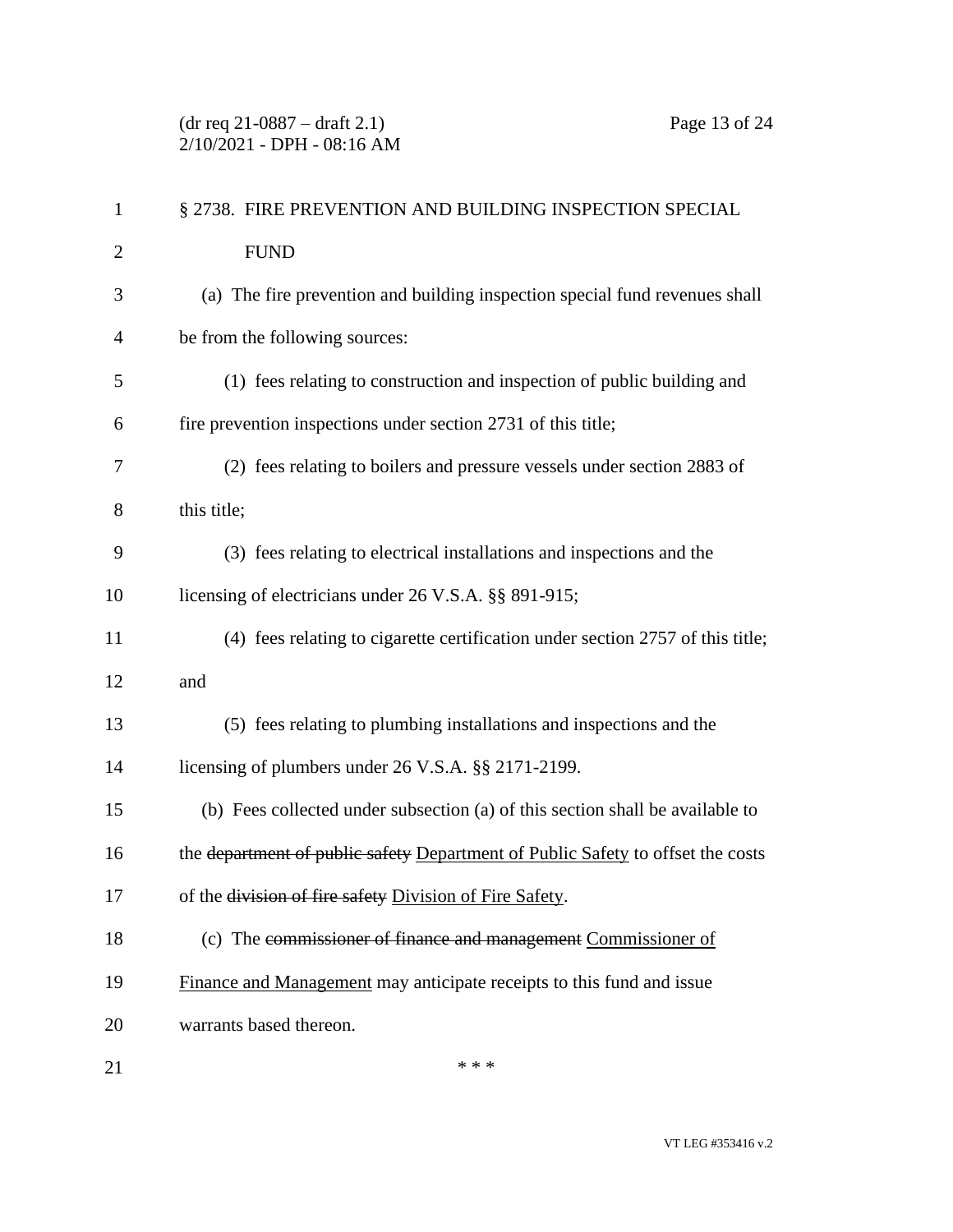(dr req 21-0887 – draft 2.1) Page 14 of 24 2/10/2021 - DPH - 08:16 AM

| $\mathbf{1}$   | *** State Rental Housing Registry; Registration Requirement ***                   |
|----------------|-----------------------------------------------------------------------------------|
| $\overline{2}$ | Sec. 2. 3 V.S.A. § 2478 is added to read:                                         |
| 3              | § 2478. STATE RENTAL HOUSING REGISTRY; HOUSING DATA                               |
| $\overline{4}$ | (a) The Department of Housing and Community Development, in                       |
| 5              | coordination with the Division of Fire Safety, the Department of Health, the      |
| 6              | Enhanced 911 Board, and the Department of Taxes, shall create and maintain a      |
| 7              | registry of the rental housing in this State, which includes a "dwelling unit" as |
| 8              | defined in 9 V.S.A. § 4451 and a "short-term rental" as defined in 18 V.S.A.      |
| 9              | $§$ 4301.                                                                         |
| 10             | (b) The Department of Housing and Community Development shall require             |
| 11             | for each unit that is registered the following data:                              |
| 12             | (1) the name of the owner or landlord;                                            |
| 13             | (2) phone number, electronic mail, and mailing address of the landlord,           |
| 14             | as available;                                                                     |
| 15             | (3) location of the unit;                                                         |
| 16             | $(4)$ year built;                                                                 |
| 17             | (5) type of rental unit;                                                          |
| 18             | (6) number of units in the building;                                              |
| 19             | (7) school property account number;                                               |
| 20             | (8) accessibility of the unit; and                                                |
| 21             | (9) any other information the Department deems appropriate.                       |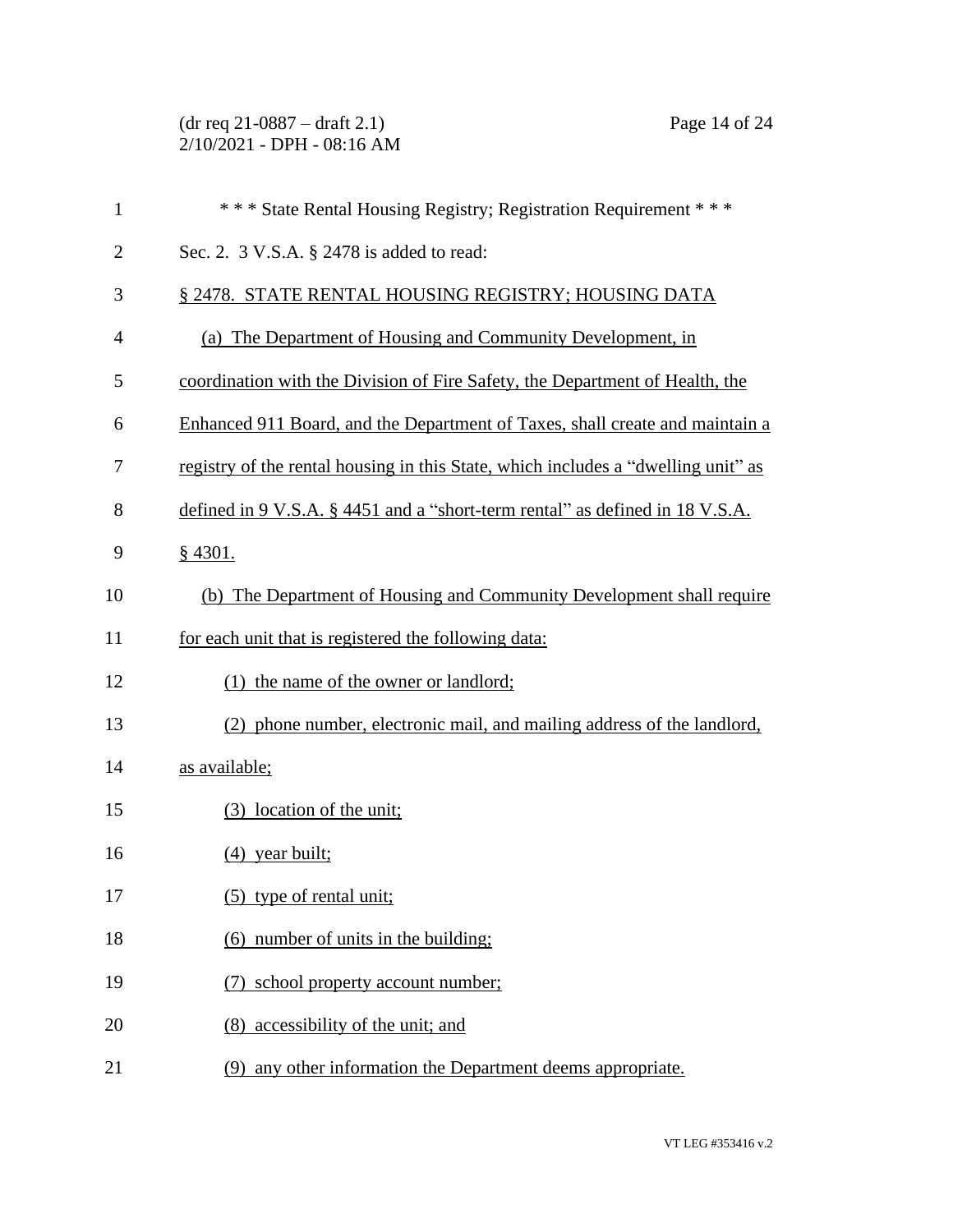(dr req 21-0887 – draft 2.1) Page 15 of 24 2/10/2021 - DPH - 08:16 AM

| $\mathbf{1}$   | (c) Upon request of the Department of Housing and Community                      |
|----------------|----------------------------------------------------------------------------------|
| $\overline{2}$ | Development, and at least annually, a municipal, district, or other local        |
| 3              | government entity that operates a rental housing health and safety program that  |
| $\overline{4}$ | requires registration of a rental housing unit and a fee for inclusion on the    |
| 5              | registry shall provide to the Department the data for each unit that is required |
| 6              | pursuant to subsection (b) of this section.                                      |
| 7              | Sec. 3. 3 V.S.A. § 2479 is added to read:                                        |
| 8              | § 2479. RENTAL HOUSING REGISTRATION                                              |
| 9              | (a) Except as provided in subsection (c) of this section, an owner of long-      |
| 10             | term rental housing that is subject to 9 V.S.A. chapter 137 shall:               |
| 11             | (1) file with the Department of Taxes the landlord certificate required          |
| 12             | for the renter's rebate or the renter credit program; and                        |
| 13             | (2) within 30 days of filing the certificate, register with and pay to the       |
| 14             | Department of Housing and Community Development an annual registration           |
| 15             | fee of \$35.00 per rental unit, unless the owner has within the preceding        |
| 16             | 12 months:                                                                       |
| 17             | (A) registered the unit pursuant to subsection (b) of this section; or           |
| 18             | (B) registered the unit with a municipal, district, or other local               |
| 19             | government entity that operates a rental housing health and safety program.      |
| 20             | (b) Except as provided in subsection (c) of this section, an owner of a          |
| 21             | short-term rental, as defined in 18 V.S.A. § 4301, shall, annually, within       |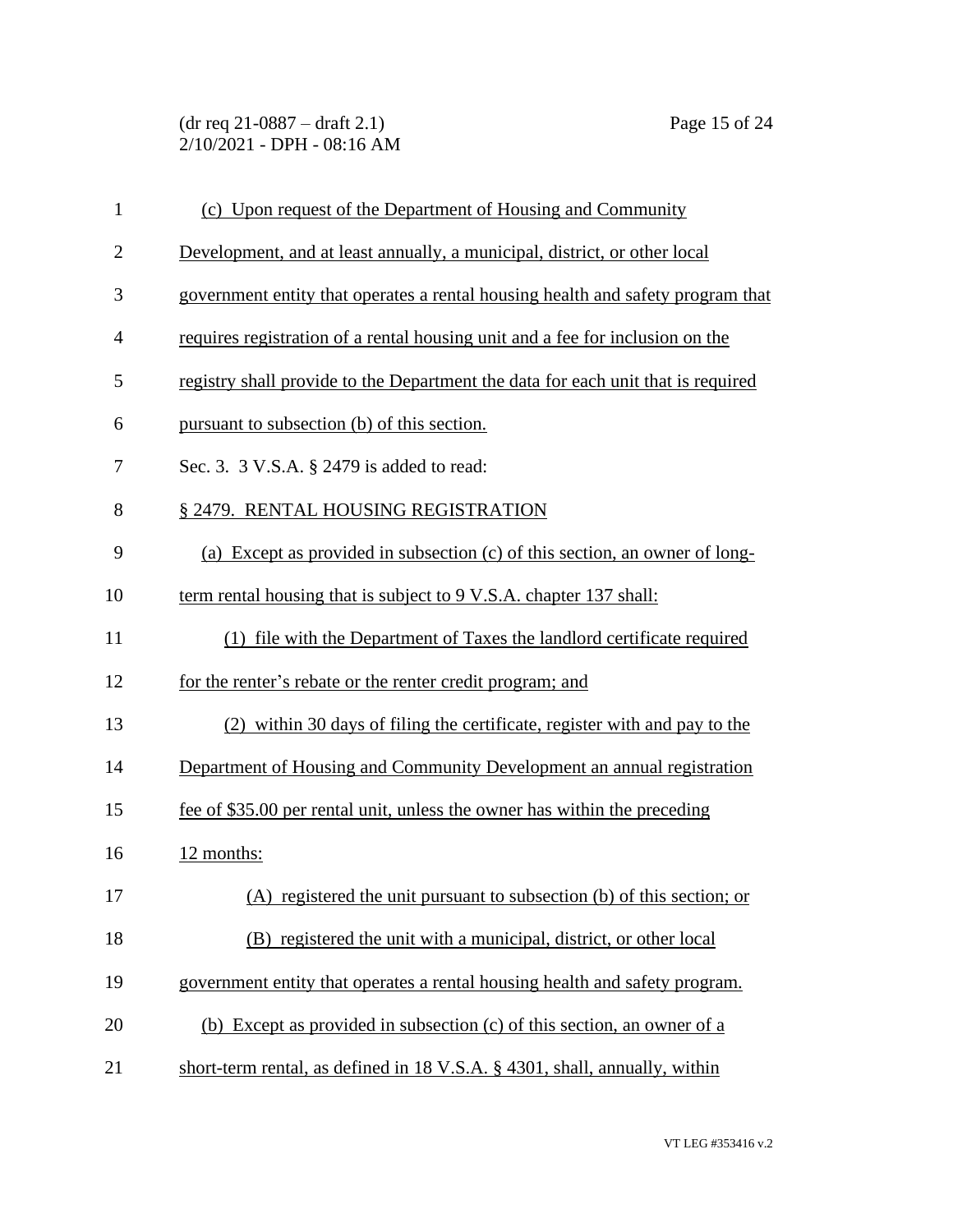(dr req 21-0887 – draft 2.1) Page 16 of 24 2/10/2021 - DPH - 08:16 AM

| $\mathbf{1}$   | 30 days of renting a unit, register with and pay to the Department of Housing      |
|----------------|------------------------------------------------------------------------------------|
| $\overline{2}$ | and Community Development an annual registration fee of \$35.00 per rental         |
| 3              | unit, unless the owner has within the preceding 12 months:                         |
| $\overline{4}$ | $(1)$ registered the unit pursuant to subsection (a) of this section; or           |
| 5              | (2) registered the unit with a municipal, district, or other local                 |
| 6              | government entity that operates a rental housing health and safety program.        |
| 7              | $(c)(1)$ An owner of a mobile home lot within a mobile home park who has           |
| 8              | registered the lot with the Department of Housing and Community                    |
| 9              | Development and who does not own a mobile home on the lot is exempt from           |
| 10             | registering the lot pursuant to this section.                                      |
| 11             | (2) An owner of a mobile home lot within a mobile home park who has                |
| 12             | registered the lot with the Department and who owns a mobile home on the lot       |
| 13             | that is available for rent or rented shall register the property with the          |
| 14             | Department and pay a fee equal to the fee required by subdivision $(a)(2)$ of this |
| 15             | section less any fee paid within the previous 12 months pursuant to 10 V.S.A.      |
| 16             | § 6254(c).                                                                         |
| 17             | (3) An owner of a mobile home who rents the mobile home, whether                   |
| 18             | located in a mobile home park, shall register pursuant to this section.            |
| 19             | (d) An owner of rental housing who fails to register pursuant to this section      |
| 20             | shall pay a late registration fee of \$150.00 and may be subject to administrative |
| 21             | penalties not to exceed \$5,000.00 for each violation.                             |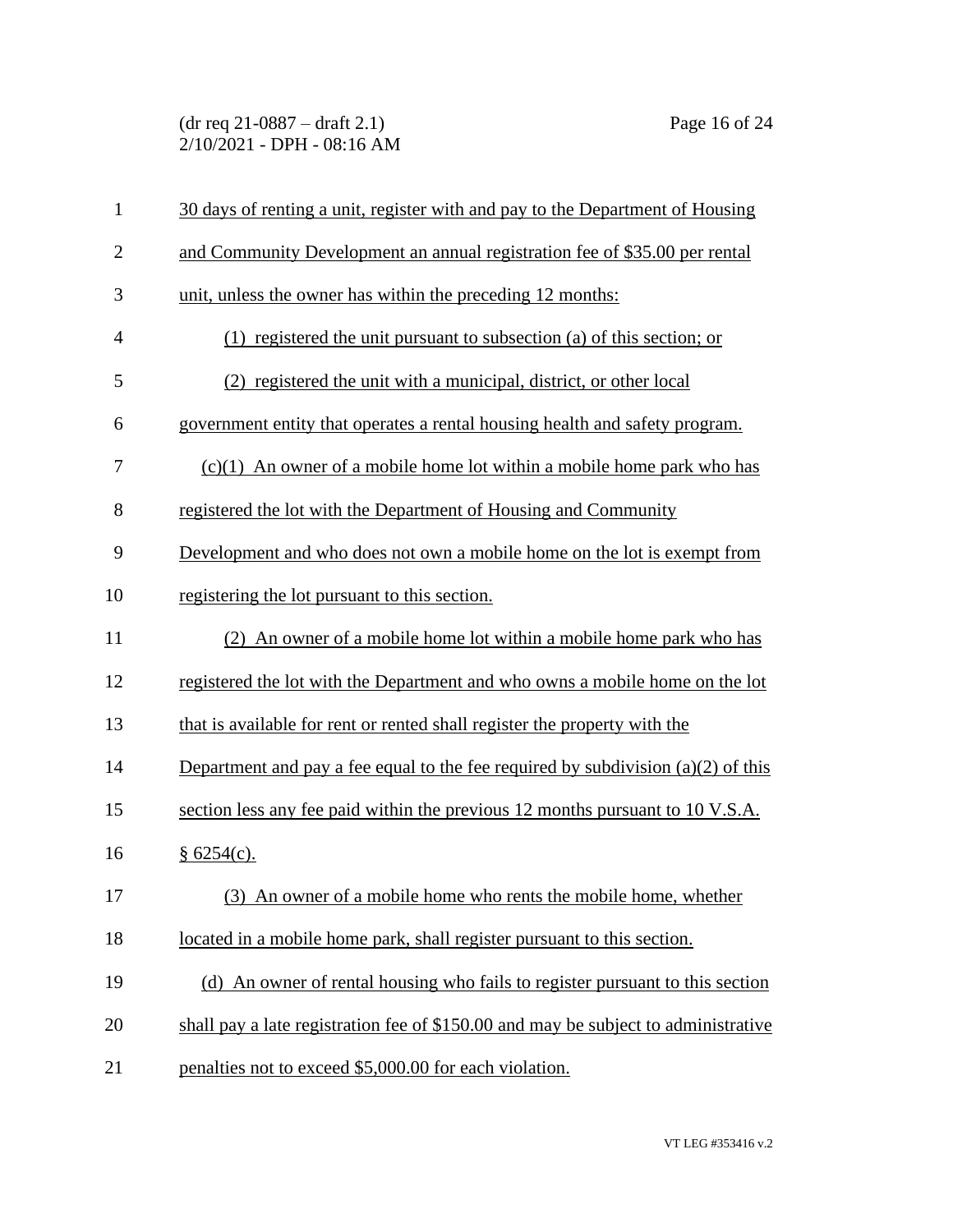| $\mathbf{1}$   | *** Positions Authorized ***                                                      |
|----------------|-----------------------------------------------------------------------------------|
| $\overline{2}$ | Sec. 4. DEPARTMENT OF PUBLIC SAFETY; POSITIONS                                    |
| 3              | The Department of Public Safety is authorized to create five full-time,           |
| $\overline{4}$ | classified Inspector positions in order to conduct rental housing health and      |
| 5              | safety inspections and enforcement pursuant to 20 V.S.A. chapter 173,             |
| 6              | subchapter 2.                                                                     |
| 7              | Sec. 5. DEPARTMENT OF HOUSING AND COMMUNITY                                       |
| 8              | DEVELOPMENT; POSITIONS                                                            |
| 9              | (a) The Department of Housing and Community Development is                        |
| 10             | authorized to create one-and-a-half full-time classified positions to administer  |
| 11             | and enforce the registry requirements created in 3 V.S.A. § 2478 and one full-    |
| 12             | time classified position to enforce compliance with registry requirements.        |
| 13             | (b) It is the intent of the General Assembly to fund the implementation of        |
| 14             | the provisions in this act from the registration fees collected by the Department |
| 15             | of Housing and Community Development pursuant to 3 V.S.A. § 2479.                 |
| 16             | * * * Conforming Changes to Current Law Governing the Department of               |
| 17             | Health, State Board of Health, and Local Health Officials ***                     |
| 18             | Sec. 6. 18 V.S.A. chapter 11 is amended to read:                                  |
| 19             | CHAPTER 11. LOCAL HEALTH OFFICIALS                                                |
| 20             | * * *                                                                             |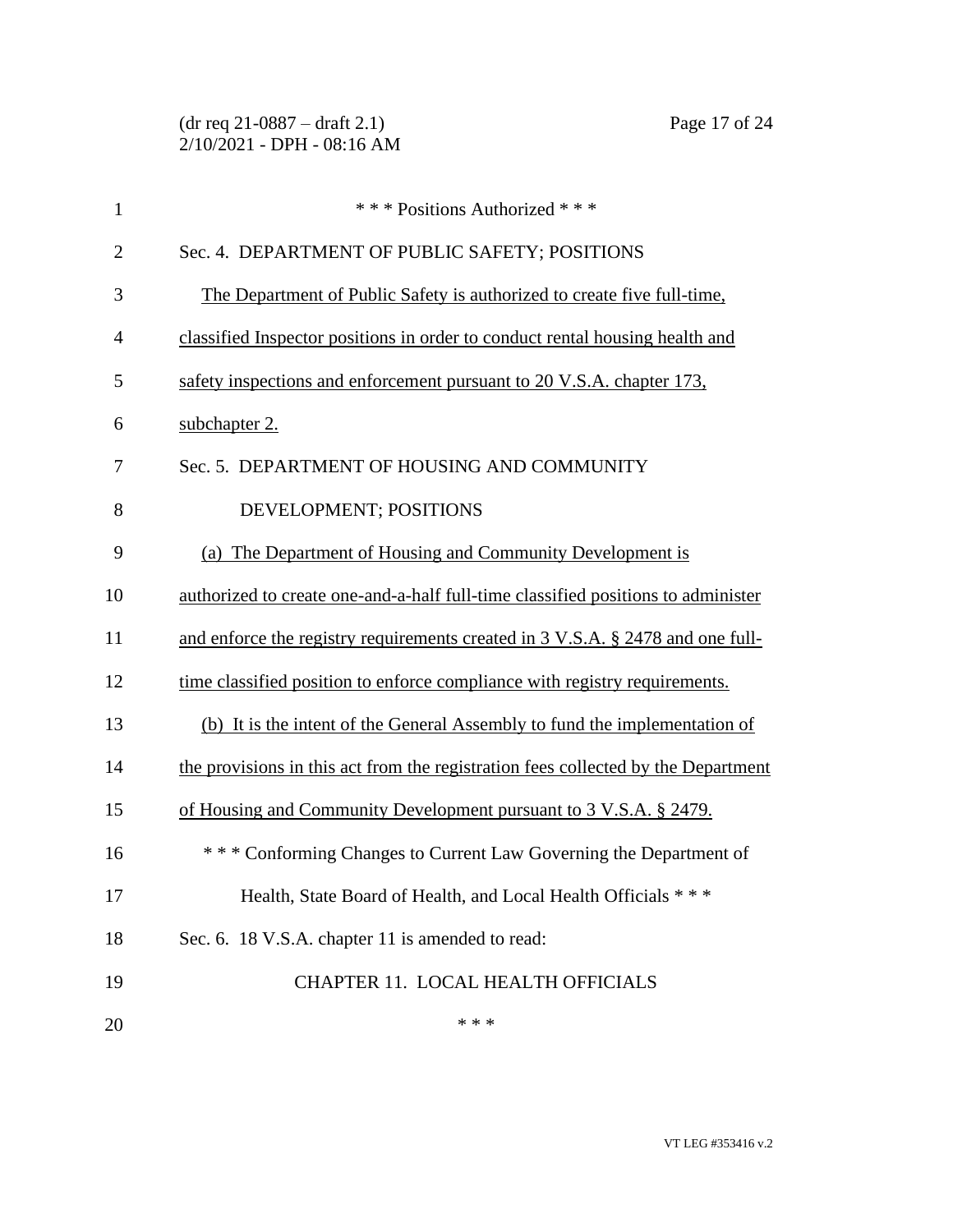(dr req 21-0887 – draft 2.1) Page 18 of 24 2/10/2021 - DPH - 08:16 AM

| $\mathbf{1}$   | § 602a. DUTIES OF LOCAL HEALTH OFFICERS                                            |
|----------------|------------------------------------------------------------------------------------|
| $\overline{2}$ | $(a)$ A local health officer, within his or her jurisdiction, shall:               |
| 3              | $(1)$ upon request of a landlord or tenant, or upon receipt of information         |
| $\overline{4}$ | regarding a condition that may be a public health hazard, conduct an               |
| 5              | investigation;                                                                     |
| 6              | (2) enforce the provisions of this title, the rules promulgated, and               |
| 7              | permits issued thereunder;                                                         |
| 8              | (3) prevent, remove, or destroy any public health hazard, or mitigate any          |
| 9              | significant public health risk in accordance with the provisions of this title;    |
| 10             | (4) in consultation with the Department, take the steps necessary to               |
| 11             | enforce all orders issued pursuant to chapter 3 of this title; and                 |
| 12             | (5) have the authority to assist the Division of Fire Safety in inspecting         |
| 13             | rental housing pursuant to 20 V.S.A. chapter 173, subchapter 2.                    |
| 14             | (b) Upon discovery of violation or a public health hazard or public health         |
| 15             | risk that involves a public water system, a food or lodging establishment, or      |
| 16             | any other matter regulated by Department rule, the local health officer shall      |
| 17             | immediately notify the Division of Environmental Health. Upon discovery of         |
| 18             | any other violation, public health hazard, or public health risk, the local health |
| 19             | officer shall notify the Division of Environmental Health within 48 hours of       |
| 20             | discovery of such violation or hazard and of any action taken by the officer.      |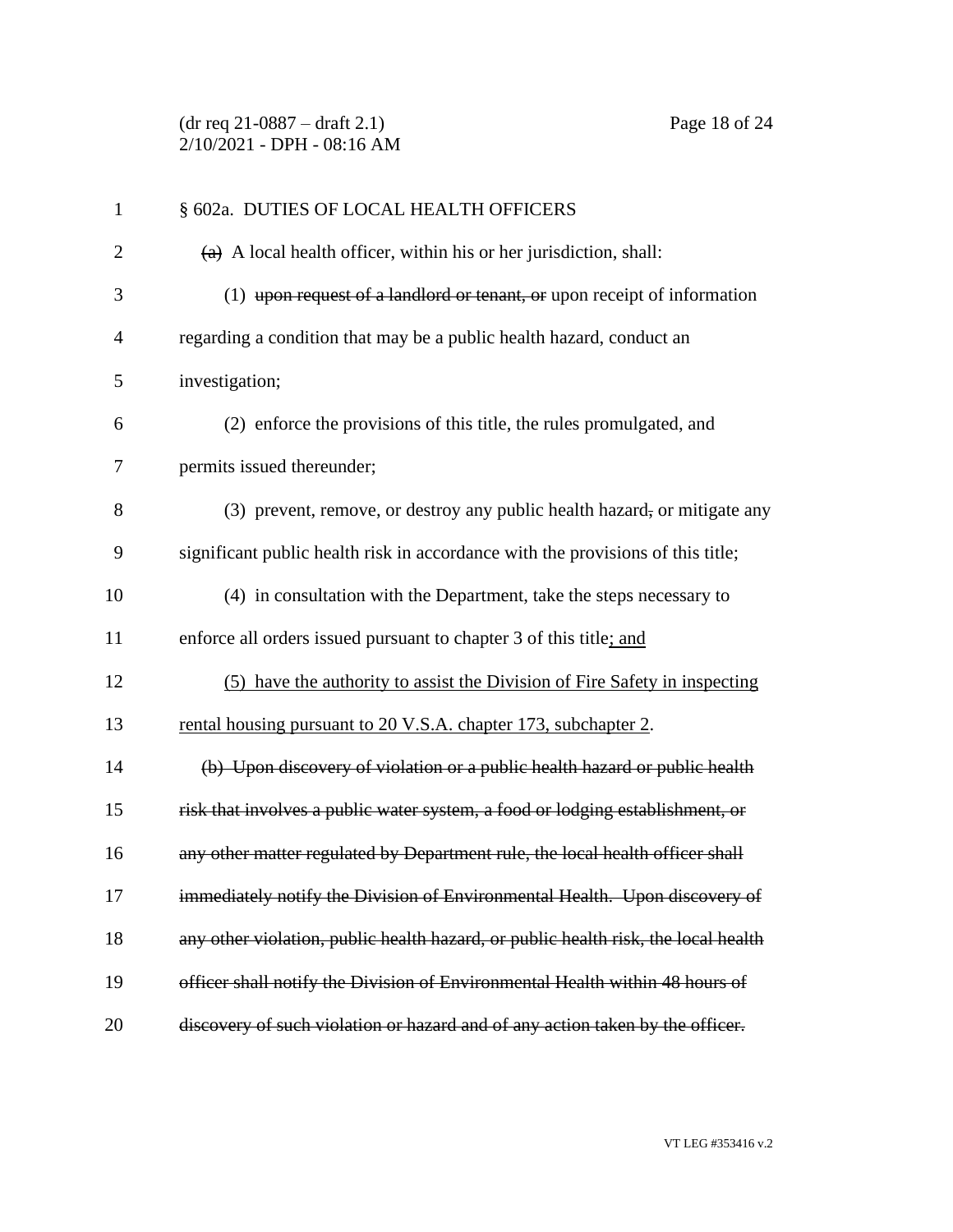(dr req 21-0887 – draft 2.1) Page 19 of 24 2/10/2021 - DPH - 08:16 AM

| $\mathbf{1}$   | § 603. RENTAL HOUSING SAFETY; INSPECTION REPORTS                                 |
|----------------|----------------------------------------------------------------------------------|
| 2              | $(a)(1)$ When conducting an investigation of rental housing, a local health      |
| 3              | officer shall issue a written inspection report on the rental property using the |
| $\overline{4}$ | protocols for implementing the Rental Housing Health Code of the Department      |
| 5              | or the municipality, in the case of a municipality that has established a code   |
| 6              | enforcement office.                                                              |
| 7              | $(2)$ A written inspection report shall:                                         |
| 8              | $(A)$ contain findings of fact that serve as the basis of one or more            |
| 9              | violations;                                                                      |
| 10             | (B) specify the requirements and timelines necessary to correct a                |
| 11             | violation;                                                                       |
| 12             | (C) provide notice that the landlord is prohibited from renting the              |
| 13             | affected unit to a new tenant until the violation is corrected; and              |
| 14             | (D) provide notice in plain language that the landlord and agents of             |
| 15             | the landlord must have access to the rental unit to make repairs as ordered by   |
| 16             | the health officer consistent with the access provisions in 9 V.S.A. § 4460.     |
| 17             | (3) A local health officer shall:                                                |
| 18             | $(A)$ provide a copy of the inspection report to the landlord and any            |
| 19             | tenants affected by a violation by delivering the report electronically, in      |
| 20             | person, by first class mail, or by leaving a copy at each unit affected by the   |
| 21             | deficiency; and                                                                  |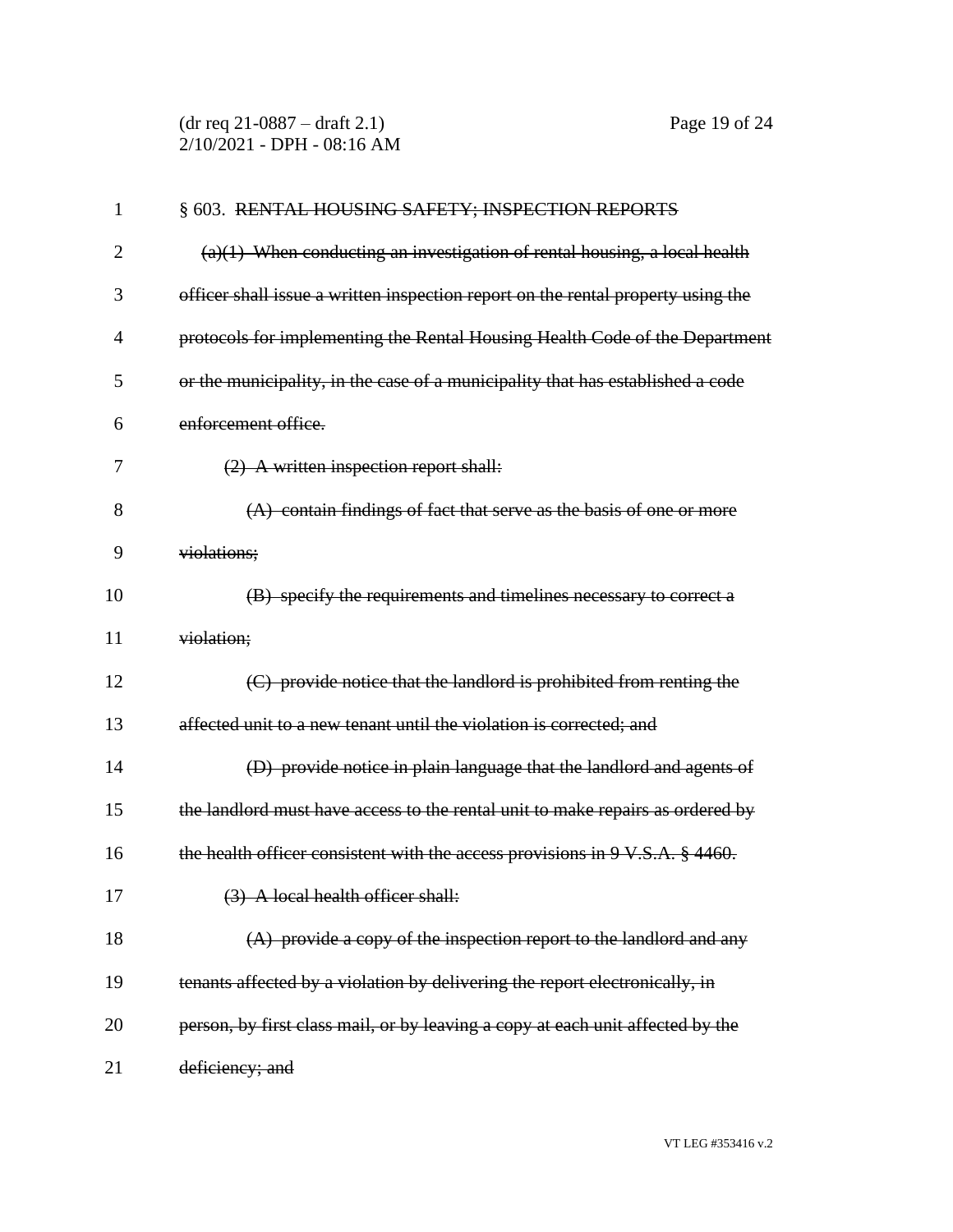(dr req 21-0887 – draft 2.1) Page 20 of 24 2/10/2021 - DPH - 08:16 AM

| 1              | (B)(i) if a municipality has established a code enforcement office,                |
|----------------|------------------------------------------------------------------------------------|
| $\overline{2}$ | provide information on each inspection according to a schedule and in a format     |
| 3              | adopted by the Department in consultation with municipalities that have            |
| $\overline{4}$ | established code enforcement offices; or                                           |
| 5              | (ii) if a municipality has not established a code enforcement                      |
| 6              | office, provide information on each inspection to the Department within seven      |
| 7              | days of issuing the report using an electronic system designed for that purpose,   |
| 8              | or within 14 days by mail if the municipality is unable to utilize the electronic  |
| 9              | system.                                                                            |
| 10             | (4) If an entire property is affected by a violation, the local health officer     |
| 11             | shall post a copy of the inspection report in a common area of the property and    |
| 12             | include a prominent notice that the report shall not be removed until authorized   |
| 13             | by the local health officer.                                                       |
| 14             | (5) A municipality shall make an inspection report available as a public           |
| 15             | record.                                                                            |
| 16             | $(b)(1)$ A local health officer may impose a civil penalty of not more than        |
| 17             | \$200.00 per day for each violation that is not corrected by the date provided in  |
| 18             | the written inspection report, or when a unit is re-rented to a new tenant prior   |
| 19             | to the correction of a violation.                                                  |
| 20             | $(2)(A)$ If the cumulative amount of penalties imposed pursuant to this            |
| 21             | subsection is \$800.00 or less, the local health officer, Department of Health, or |

VT LEG #353416 v.2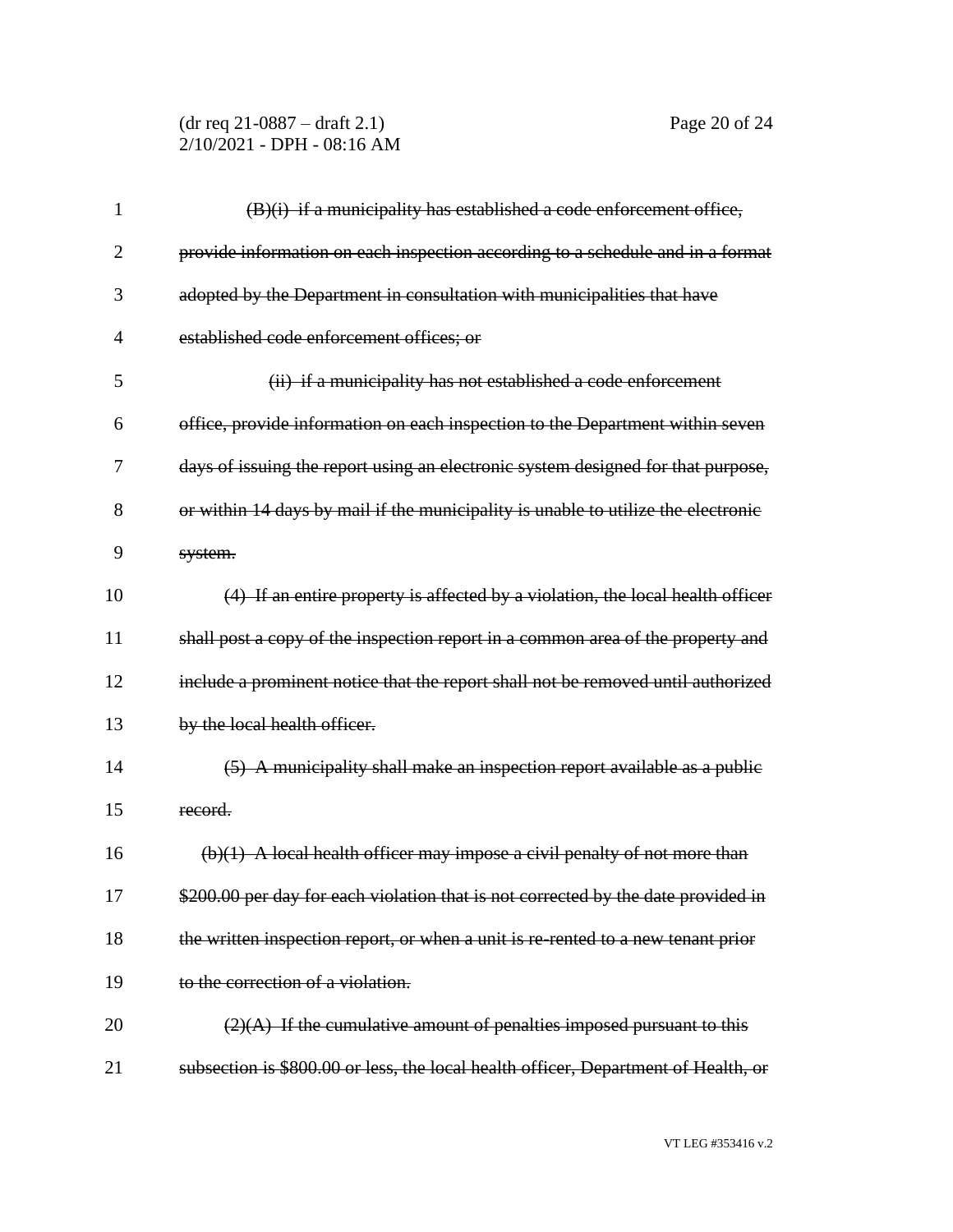(dr req 21-0887 – draft 2.1) Page 21 of 24 2/10/2021 - DPH - 08:16 AM

| 1              | State's Attorney may bring a civil enforcement action in the Judicial Bureau       |
|----------------|------------------------------------------------------------------------------------|
| $\overline{2}$ | pursuant to 4 V.S.A. chapter 29.                                                   |
| 3              | (B) The waiver penalty for a violation in an action brought pursuant               |
| $\overline{4}$ | to this subsection is 50 percent of the full penalty amount.                       |
| 5              | (3) If the cumulative amount of penalties imposed pursuant to this                 |
| 6              | subsection is more than \$800.00, or if injunctive relief is sought, the local     |
| 7              | health officer, Department of Health, or State's Attorney may commence an          |
| 8              | action in the Civil Division of the Superior Court for the county in which a       |
| 9              | violation occurred.                                                                |
| 10             | (c) If a local health officer fails to conduct an investigation pursuant to        |
| 11             | section 602a of this title or fails to issue an inspection report pursuant to this |
| 12             | section, a landlord or tenant may request that the Department, at its discretion,  |
| 13             | conduct an investigation or contact the local board of health to take action.      |
| 14             | [Repealed.]                                                                        |
| 15             | * * *                                                                              |
| 16             | *** Transition Provisions ***                                                      |
| 17             | Sec. 7. RENTAL HOUSING HEALTH AND SAFETY; TRANSITION                               |
| 18             | <b>PROVISIONS</b>                                                                  |
| 19             | (a) Notwithstanding any provision of law to the contrary:                          |
| 20             | (1) Until the Commissioner of Public Safety adopts rules governing                 |
| 21             | rental housing health and safety pursuant to 20 V.S.A. § 2731, the Department      |

VT LEG #353416 v.2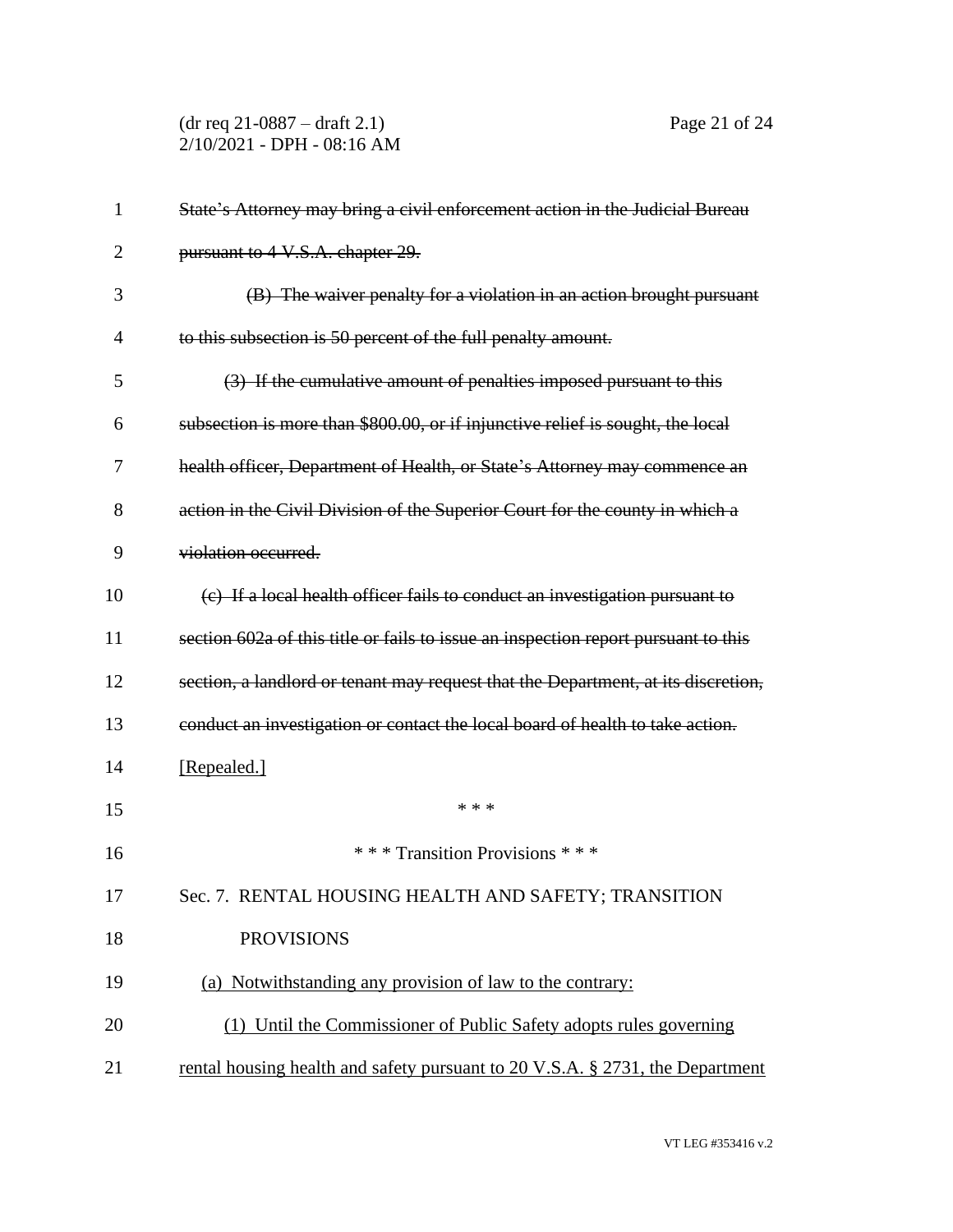(dr req 21-0887 – draft 2.1) Page 22 of 24 2/10/2021 - DPH - 08:16 AM

| $\mathbf{1}$   | of Health, local officials authorized by law, and the Department of Public    |
|----------------|-------------------------------------------------------------------------------|
| $\overline{2}$ | Safety have concurrent authority to enforce the Vermont Rental Housing        |
| 3              | Health Code adopted by the Department of Health pursuant to 18 V.S.A.         |
| $\overline{4}$ | $\S$ 102, 3 V.S.A. $\S$ 3003(a), and 3 V.S.A. $\S$ 801(b)(11).                |
| 5              | (2) The Commissioner of Public Safety may immediately adopt a rule            |
| 6              | incorporating the Rental Housing Health Code without following the            |
| $\tau$         | procedures otherwise required for general rulemaking in 3 V.S.A. chapter 25.  |
| 8              | (3) Except as provided in subdivision (2) of this subsection, the             |
| 9              | Commissioner of Public Safety shall comply with the requirements for general  |
| 10             | rulemaking in 3 V.S.A. chapter 25 when adopting rules governing rental        |
| 11             | housing health and safety.                                                    |
| 12             | (b) Upon the adoption of rules governing rental housing health and safety     |
| 13             | pursuant to the authority in 20 V.S.A. § 2731:                                |
| 14             | (1) the Department of Public Safety is the State government entity with       |
| 15             | primary authority to enforce State laws governing rental housing health and   |
| 16             | safety;                                                                       |
| 17             | (2) the Department of Public Safety and local officials have concurrent       |
| 18             | authority to enforce State and local laws governing rental housing health and |
| 19             | safety pursuant to 18 V.S.A. chapter 11; 20 V.S.A. chapter 173, subchapter 2; |
| 20             | 24 V.S.A. chapters 83 and 123; and applicable municipal law; and              |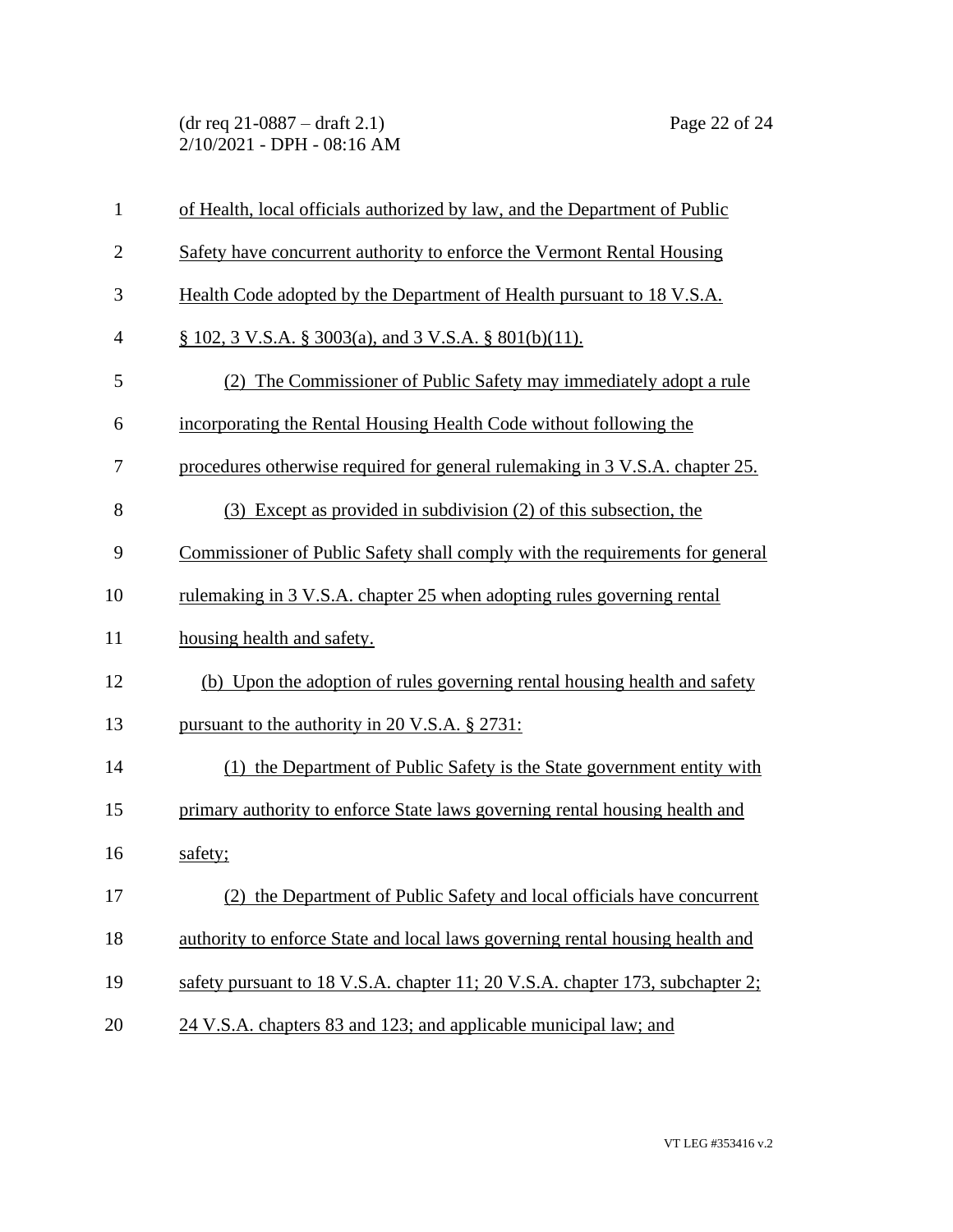### (dr req 21-0887 – draft 2.1) Page 23 of 24 2/10/2021 - DPH - 08:16 AM

| $\mathbf{1}$   | (3) the Department of Health, the State Board of Health, and local health       |
|----------------|---------------------------------------------------------------------------------|
| $\overline{2}$ | officials have concurrent authority to enforce State and local laws governing   |
| 3              | public health hazards and public health risks, as those terms are defined in    |
| 4              | <u>18 V.S.A. § 2, pursuant to 18 V.S.A. chapters 1, 3, and 11.</u>              |
| 5              | *** Appropriations ***                                                          |
| 6              | Sec. 8. APPROPRIATIONS                                                          |
| 7              | (a) The amount of \$200,000.00 is appropriated from the General Fund to         |
| 8              | the Department of Housing and Community Development as one-time start-up        |
| 9              | funding to assist in creating the rental housing registry created in 3 V.S.A.   |
| 10             | § 2478 and to fund the positions authorized in Sec. 5 of this act.              |
| 11             | (b) The amount of \$200,000.00 is appropriated from the General Fund to         |
| 12             | the Division of Fire Safety as one-time start-up funding for the positions      |
| 13             | authorized in Sec. 4 of this act.                                               |
| 14             | (c) From the amounts collected from rental housing registration fees            |
| 15             | pursuant to 3 V.S.A. § 2479, the Commissioner of Finance and Management         |
| 16             | shall allocate:                                                                 |
| 17             | (1) \$200,000.00 to the Department of Housing and Community                     |
| 18             | Development to assist in creating the rental housing registry created in        |
| 19             | 3 V.S.A. § 2478 and to fund the positions authorized in Sec. 5 of this act; and |
| 20             | (2) \$345,691.00 to the Division of Fire Safety to assist in funding the        |
| 21             | positions authorized in Sec. 4 of this act.                                     |